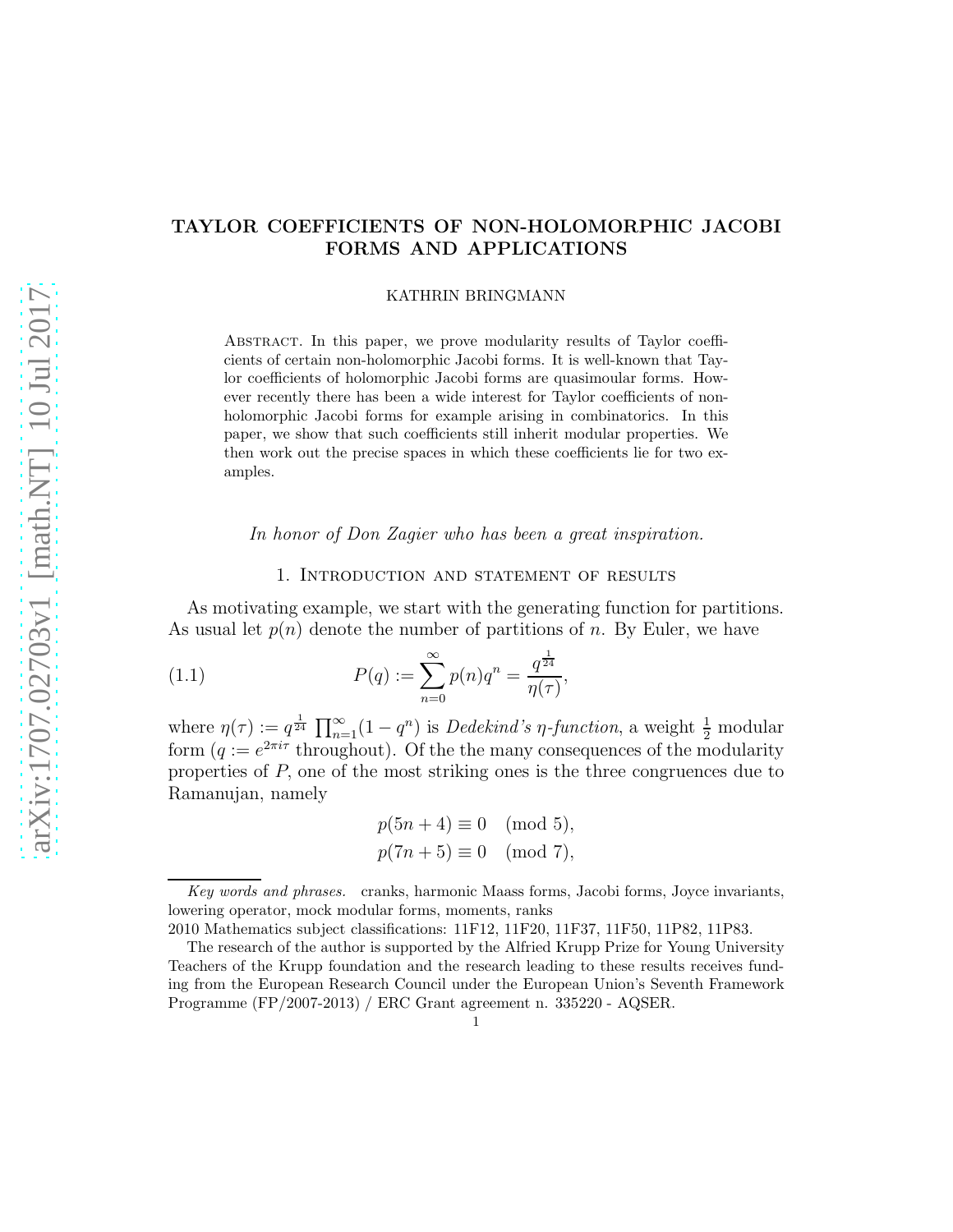$p(11n + 6) \equiv 0 \pmod{11}$ .

To explain the congruences with modulus 5 and 7, Dyson [7] introduced the rank of a partition, which is defined to be its largest part minus the number of its parts. Dyson conjectured that the partitions of  $5n + 4$  (resp.  $7n + 5$ ) form 5 (resp. 7) groups of equal size if sorted by their ranks modulo 5 (resp. 7). This conjecture was proven by Atkin and Swinnerton-Dyer [3]. If  $N(m, n)$ denotes the number of partitions of n with rank  $m$ , then we have the generating function

(1.2)  

$$
R(\zeta;q) := 1 + \sum_{m \in \mathbb{Z}} \sum_{n=1}^{\infty} N(m,n) \zeta^m q^n
$$

$$
= 1 + \sum_{n=1}^{\infty} \frac{q^{n^2}}{(\zeta q;q)_n (\zeta^{-1}q;q)_n} = \frac{(1-\zeta)}{(q;q)_{\infty}} \sum_{n \in \mathbb{Z}} \frac{(-1)^n q^{\frac{n}{2}(3n+1)}}{1-\zeta q^n},
$$

where  $(a;q)_n := \prod_{j=0}^{n-1} (1 - aq^j)$  and  $(a;q)_{\infty} := \lim_{n \to \infty} (a;q)_n$ . In particular

$$
R(1; q) = P(q),
$$
  

$$
R(-1; q) = f(q) := 1 + \sum_{n=1}^{\infty} \frac{q^{n^2}}{(-q; q)_n^2}.
$$

The function  $f(q)$  is one of the mock theta functions, defined by Ramanujan in his last letter to Hardy. Such a mock theta function can be completed by adding a non-holomorphic piece to obtain a harmonic Maass form. These nonholomorphic automorphic forms generalize classical modular forms. Instead of being holomorphic they are annihilated by a hyperbolic Laplace operator; see Subsection 2.3 for the precise definition. More generally,  $R(\zeta; q)$  is a (nonholomorphic) Jacobi form.

The Taylor coefficients of  $R(\zeta; q)$  are of combinatorial interest. To be more precise, Atkin and Garvan [2] introduced the k-th rank moments

$$
N_k(n):=\sum_{m\in\mathbb{Z}}m^kN(m,n).
$$

Andrews [1] then studied the symmetrized k-th rank moment function

$$
\eta_k(n) := \sum_{m \in \mathbb{Z}} \binom{m + \left[\frac{k-1}{2}\right]}{k} N(m, n).
$$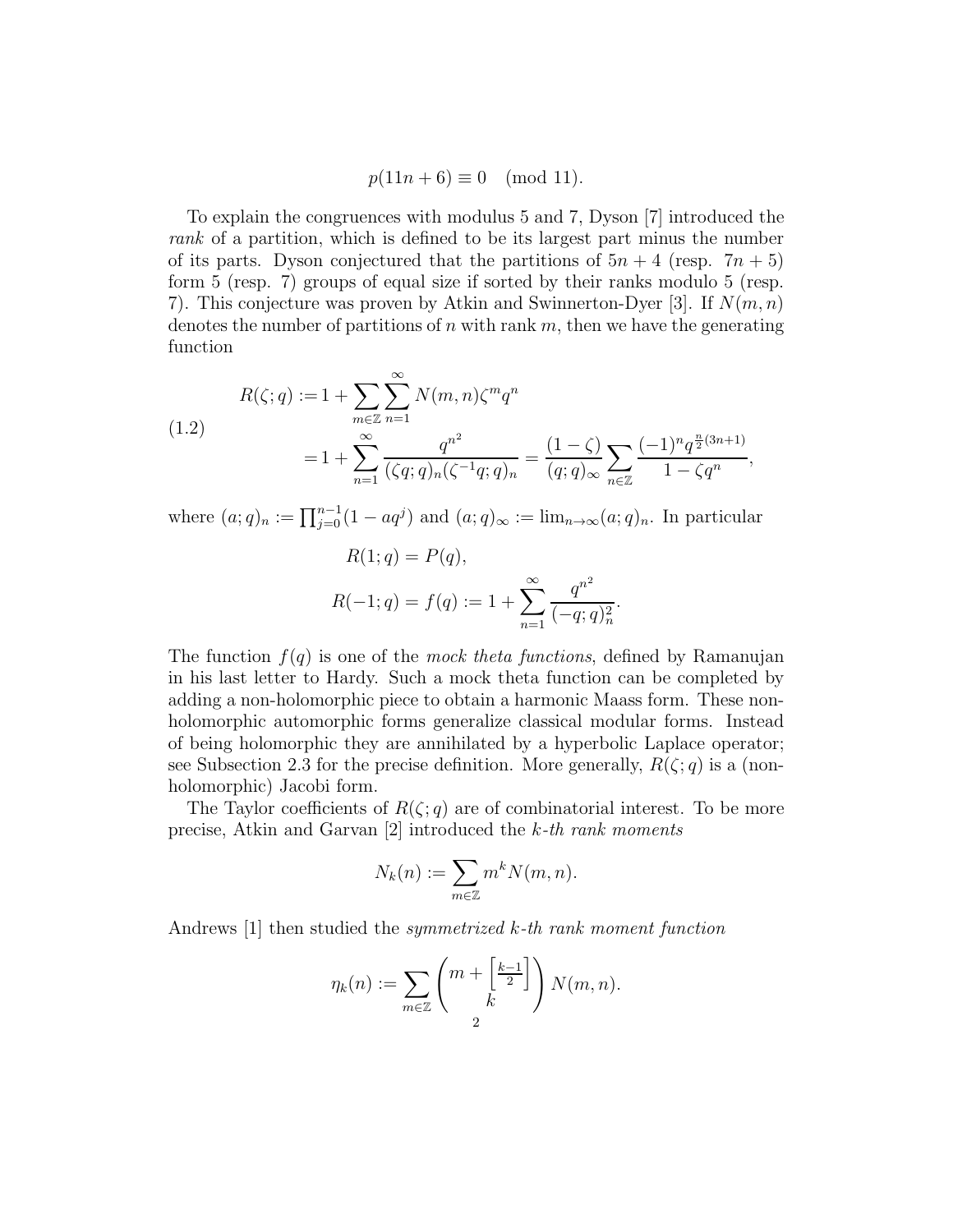Using the symmetry  $N(-m, n) = N(m, n)$ , one sees that one only needs to consider even rank moments. For these we define the rank generating function

$$
\mathcal{N}_{2\ell}(q) := \sum_{n=0}^{\infty} \left( \sum_{m \in \mathbb{Z}} m^{2\ell} N(m,n) \right) q^n.
$$

Summing up these moments gives the whole rank generating function  $(\zeta :=$  $e^{2\pi i z}$ 

(1.3) 
$$
R(\zeta;q) = \sum_{\ell=0}^{\infty} \mathcal{N}_{2\ell}(q) \frac{(2\pi i z)^{2\ell}}{(2\ell)!}.
$$

So the  $\mathcal{N}_{2\ell}$  are basically the Taylor coefficients of  $R(\zeta;q)$ .

Let us next describe what is known about modularity of these functions. Firstly

$$
\mathcal{N}_0(q) = P(q) = \frac{1}{(q)_{\infty}},
$$

so this case yields (up to a q-power) a weight  $-\frac{1}{2}$  modular form. For the next example,  $\mathcal{N}_2$ , it was shown in [4] that it can be "completed" to a harmonic Maass form of weight  $\frac{3}{2}$ . Moreover the general  $R_k$  are known to give linear combinations of derivatives of harmonic Maass forms, see [5]. However, in particular for applications one requires the pure modular objects as well as their behavior under differential operators. In this paper, we explicitly give the completed modular object as well as the space in which the function lie.

For this define

$$
r_{2\ell-1}=r_{2\ell-1}^++r_{2\ell-1}^-
$$

with

(1.4)

$$
r_{2\ell-1}^+(\tau) := (2\pi i)^{2\ell-1} \sum_{0 \le j+n \le \ell} \frac{B_{2n}\left(\frac{1}{2}\right)}{(2n)!(\ell-j-n)!} \left(\frac{E_2(\tau)}{8}\right)^{\ell-j-n} \frac{\mathcal{N}_{2j}(q)q^{-\frac{1}{24}}}{(2j)!},
$$

(1.5)

$$
r_{2\ell-1}^-(\tau) := \frac{1}{(2\ell-1)!} \left[ \frac{\partial^{2\ell-1}}{\partial z^{2\ell-1}} \left( \zeta^{-1} q^{-\frac{1}{6}} S(3z+\tau; 3\tau) e^{-\frac{\pi^2}{2} E_2(\tau) z^2} \right) \right]_{z=0}
$$

Here  $B_n(x)$  is the *n*-th Bernoulli polynomial,  $E_2$  is the weight 2 (quasimodular) Eisenstein series given in (2.6) and we also require the even function ( $\tau =$ 

.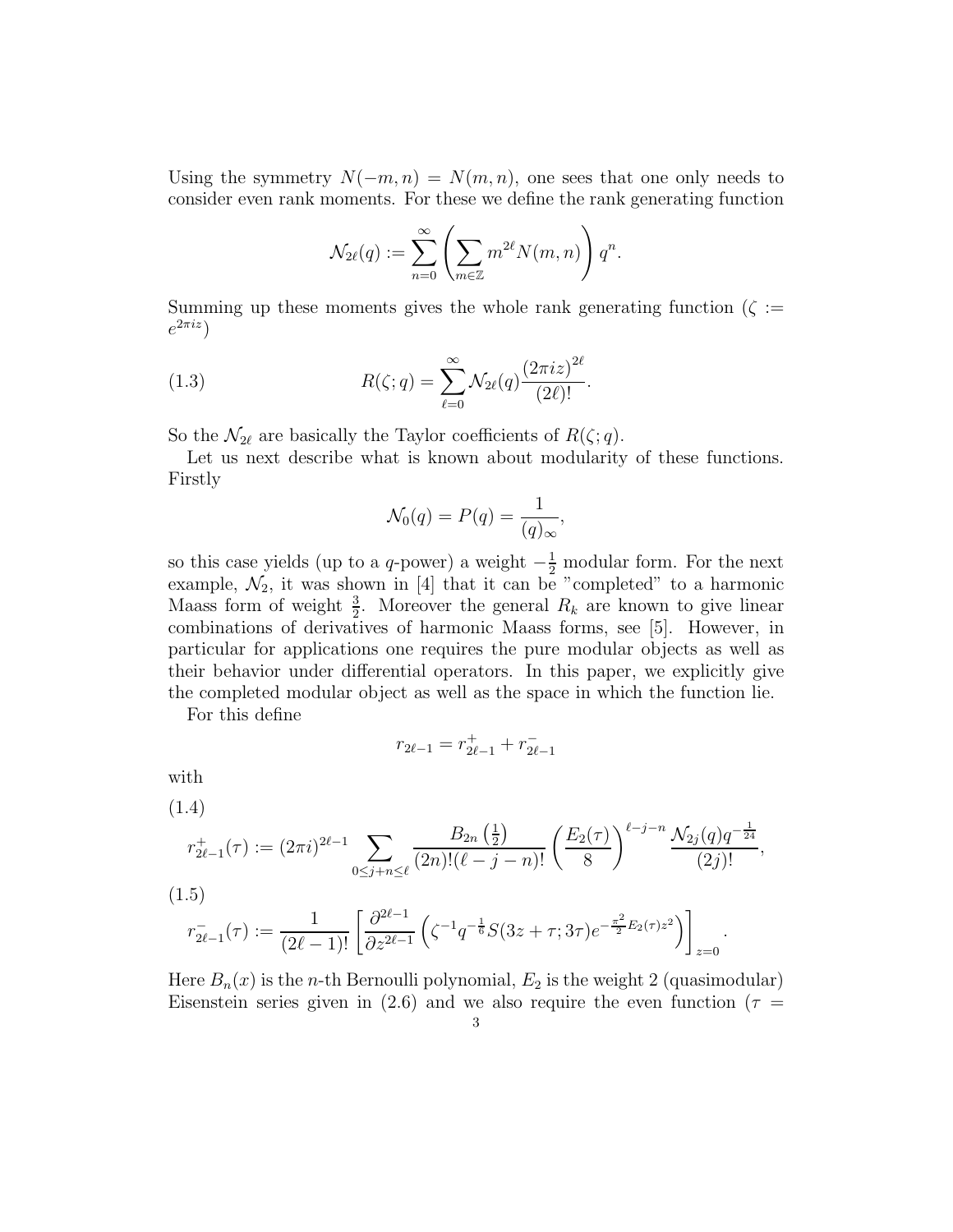$u + iv, u, v \in \mathbb{R}$ 

$$
(1.6) \quad S(z;\tau) := \sum_{n \in \frac{1}{2} + \mathbb{Z}} \left( \text{sgn}(n) - E\left( \left( n + \frac{y}{v} \right) \sqrt{2v} \right) \right) (-1)^{n - \frac{1}{2}} q^{-\frac{n^2}{2}} e^{-2\pi i n z},
$$

where  $E(z) := 2 \int_0^z e^{-\pi t^2} dt$ .

**Theorem 1.1.** For  $\ell \in \mathbb{N}$ ,  $r_{2\ell-1}$  transforms for all  $\begin{pmatrix} a & b \\ c & d \end{pmatrix} \in SL_2(\mathbb{Z})$  as

(1.7) 
$$
r_{2\ell-1}\left(\frac{a\tau+b}{c\tau+d}\right) = \psi^{-1}\begin{pmatrix} a & b \ c & d \end{pmatrix} (c\tau+d)^{2\ell-\frac{1}{2}}r_{2\ell-1}(\tau),
$$

where  $\psi$  is the multiplier of  $\eta$  (see (2.5)). Moreover

(1.8) 
$$
L(r_{2\ell-1}(\tau)) = \frac{i\sqrt{3}}{\sqrt{2}} \frac{v^{\frac{1}{2}} \overline{\eta(-\tau)}}{(\ell-1)!} \left(-\frac{\pi^2 \widehat{E_2}(\tau)}{2}\right)^{\ell-1},
$$

where  $L := -2iv^2 \frac{\partial}{\partial \overline{\tau}}$  is the Maass lowering operator.

*Remark.* Instead of  $E_2$  in (1.4) and (1.5) one can also use  $\frac{1}{v}$ . The completed object  $\widetilde{r}_{2l-1}$  obtained that way basically maps to  $\widetilde{r}_{2l-3}$  under lowering.

Theorem 1.1 easily implies the following main result from  $[4]$ . To state this set  $E(24)$ 

$$
\mathcal{M}(\tau) := \mathcal{R}(\tau) + \mathcal{N}(\tau) - \frac{1}{24\eta(24\tau)} + \frac{E_2(24\tau)}{8\eta(24\tau)}
$$

with

$$
\mathcal{R}(\tau) := \frac{1}{2} R_2 \left( q^{24} \right) q^{-1}, \quad \mathcal{N}(\tau) := \frac{i}{4\sqrt{2\pi}} \int_{-\overline{\tau}}^{i\infty} \frac{\eta(24w)}{\left( -i(\tau+w) \right)^{\frac{3}{2}}} dw.
$$

**Corollary 1.2.** The function  $\widehat{M}(\tau) := \mathcal{M}(\frac{\tau}{24})$  is a harmonic Maass form of weight  $\frac{3}{2}$  transforming, for all  $\left(\begin{smallmatrix} a & b \\ c & d \end{smallmatrix}\right) \in SL_2(\mathbb{Z})$ , as

$$
\widehat{M}\left(\frac{a\tau+b}{c\tau+d}\right) = \psi^{-1}\begin{pmatrix} a & b \\ c & d \end{pmatrix} (c\tau+d)^{\frac{3}{2}} \widehat{M}(\tau).
$$

Our second example comes from Joyce invariants. In [10], the authors studied the (slightly modified) generating function of Joyce invariants, which turn out to be the following q-series  $(k \in 2N)$ 

$$
\mathbb{J}_k(\tau) := \frac{1}{2} \sum_{\substack{n \in \mathbb{Z} \setminus \{0\} \\ 4}} \frac{n^{k-1} q^{n^2}}{1 - q^n}.
$$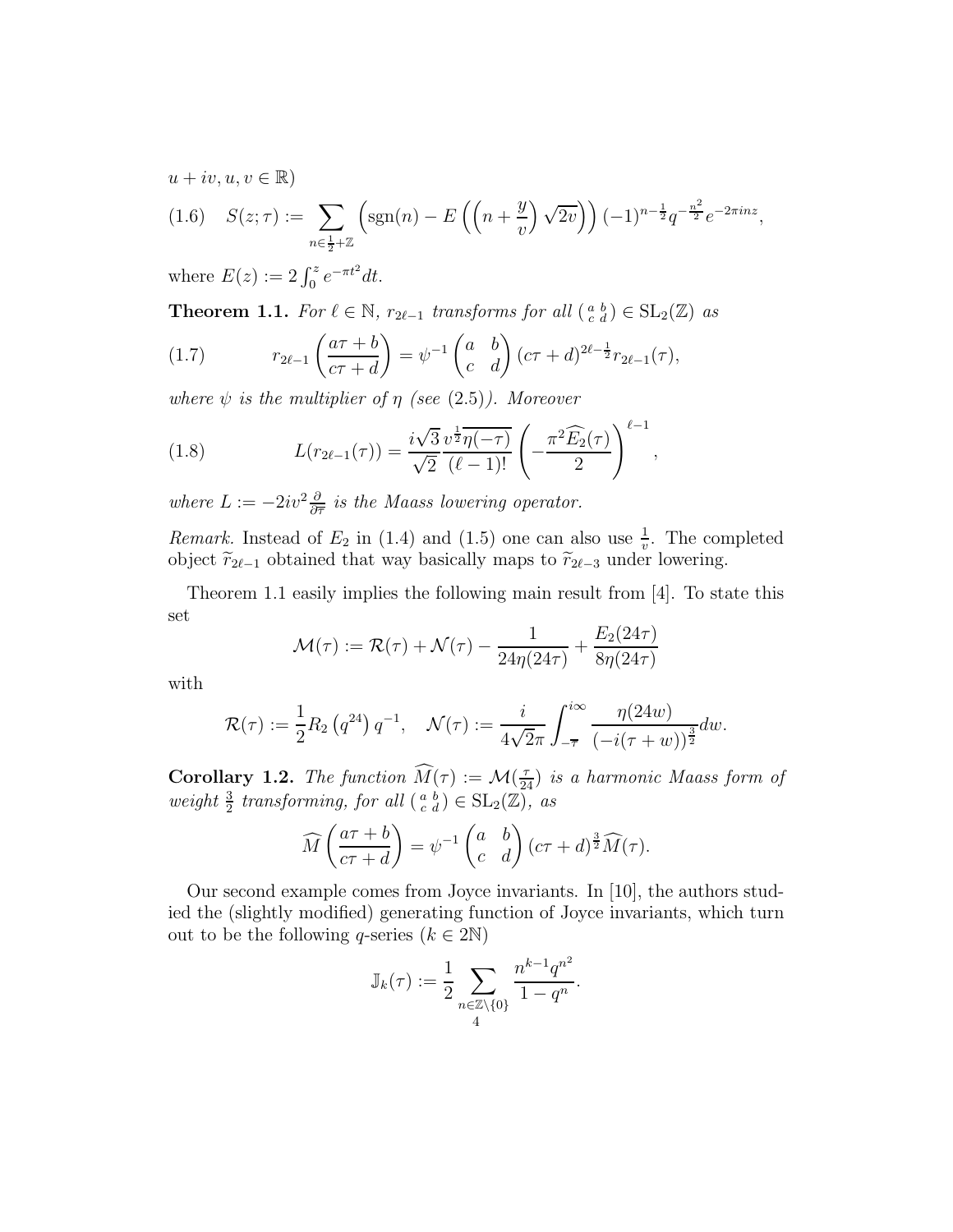Define

$$
\widehat{\mathbb{J}}_k := \mathbb{J}_k + \frac{\delta_{k=2}}{8\pi \nu} + \frac{(k-2)!(-1)^{\frac{k}{2}+1}}{\Gamma(\frac{k-1}{2})^2 2^{k+1}} \sum_{\nu \in \{-1,0\}} \left[ \vartheta_{\nu}, s_{\nu} \right]_{\frac{k}{2}-1}
$$

with Rankin Cohen brackets  $[.,.]_{\kappa}$  as in  $(2.1)$  and

(1.9) 
$$
\vartheta_{\nu}(\tau) := q^{\frac{\nu^2}{4}} \vartheta \left( \nu \tau + \frac{1}{2}; 2\tau \right),
$$

$$
s_{\nu}(\tau) := \sqrt{\pi} \sum_{n \in \frac{\nu+1}{2} + \mathbb{Z}} \left| n + \frac{\nu}{2} \right| \Gamma \left( -\frac{1}{2}, 4\pi \left( n + \frac{\nu}{2} \right)^2 v \right) q^{-\left( n + \frac{\nu}{2} \right)^2}.
$$

Here  $\vartheta$  is the Jacobi theta function given in (2.2) and  $\Gamma(\alpha, x) := \int_x^{\infty} e^{-t} t^{\alpha-1} dt$ is the incomplete Gamma function.

Remark. We have that

(1.10) 
$$
\vartheta_{-1}(\tau) = -\theta_1(2\tau), \quad \vartheta_0(\tau) = -\theta_3(2\tau),
$$

where

$$
\theta_1(\tau) := \sum_{n \in \mathbb{Z}} q^{\frac{n^2}{2}}, \quad \theta_3(\tau) := \sum_{n \in \mathbb{Z}} q^{\frac{1}{2}(n + \frac{1}{2})^2}.
$$

**Theorem 1.3.** For all  $M = \begin{pmatrix} a & b \\ c & d \end{pmatrix} \in SL_2(\mathbb{Z})$ , the following transformation law holds

$$
\widehat{\mathbb{J}}_k\left(\frac{a\tau+b}{c\tau+d}\right) = (c\tau+d)^k \widehat{\mathbb{J}}_k(\tau).
$$

We have (1.11)

$$
L\left(\widehat{\mathbb{J}}_k(\tau)\right) = -\frac{\delta_{k=2}}{8\pi} - \frac{i(k-1)}{8(2\pi i)^{k-1}}\sqrt{v}\left(\overline{\theta_1(2\tau)}\vartheta_{k-1,-1}(\tau) + \overline{\theta_3(2\tau)}\vartheta_{k-1,0}(\tau)\right),
$$

where

$$
\vartheta_{\ell,\nu}(\tau) := \left[ \frac{\partial^{\ell-1}}{\partial z^{\ell-1}} \left( \vartheta \left( z + \nu \tau + \frac{1}{2}; 2\tau \right) e^{\pi i \nu z} q^{\frac{\nu^2}{4}} e^{\frac{\pi z^2}{4v}} \right) \right]_{z=0}
$$

is an almost holomorphic modular form of weight  $\ell - \frac{1}{2}$  $\frac{1}{2}$  (with some multiplier).

In particular, setting  $k = 2$ , we recover the result by Mellit and Okada, slightly rewritten.

Corollary 1.4. We have that  $\widehat{\mathbb{J}}_2$  transforms of weight 2 and

$$
L\left(\widehat{\mathbb{J}}_2(\tau)\right) = -\frac{1}{4\pi} + \frac{1}{16\pi v} \left( \overline{\theta_1(2\tau)} \theta_1(2\tau) + \overline{\theta_3(2\tau)} \theta_3(2\tau) \right).
$$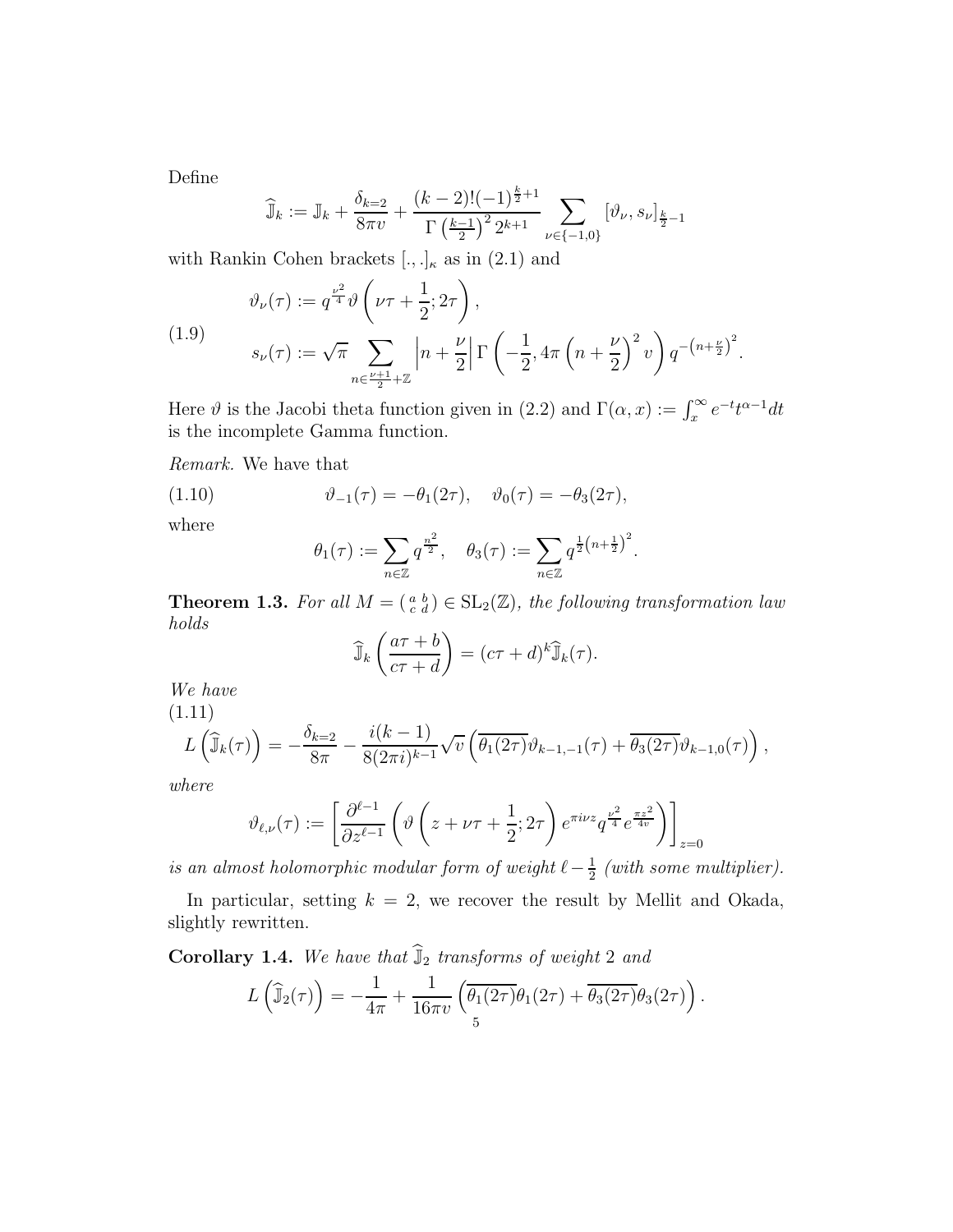The paper is organized as follows. In Section 2 we recall basis facts about Rankin-Cohen brackets, Jacobi forms, harmonic Maass forms, and Appell functions. In Section 3, we describe modularity properties of (general) nonholomorphic Jacobi forms. We then carry on this approach in Section 4 for rank moments and in Section 5 for Joyce invariants. For the readers convinience, we keep Sections 4 and 5 independent of Section 3.

#### Acknowledgements

The author thanks Karl Mahlburg for many enlightening discussions.

## 2. Preliminaries

2.1. **Rankin-Cohen brackets.** For  $f_1, f_2$  modular forms of weight  $k_1, k_2 \in$ 1  $\frac{1}{2}\mathbb{Z}$ , respectively, define for  $\nu \in \mathbb{N}_0$  the *vth Rankin-Cohen bracket* 

(2.1) 
$$
[f_1, f_2]_{\nu} := \sum_{j=0}^{\nu} (-1)^j {k_1 + \nu - 1 \choose \nu - j} {k_2 + \nu - 1 \choose j} D^j(f_1) D^{\nu - j}(f_2)
$$

with  $D := \frac{1}{2\pi i}$  $\frac{\partial}{\partial \tau}$ . We then have that  $[f_1, f_2]_{\nu}$  is a modular form of weight  $k_1 + k_2 + 2\nu$ . In this paper we also allow  $f_2$  to be the non-holomorphic part of a harmonic Maass form (see Subsection 2.3 for the definition).

2.2. Classical Jacobi forms and quasimodular forms. We first recall the definition of holomorphic Jacobi forms, following Eichler and Zagier [8].

Definition. A holomorphic Jacobi form of weight k and index  $m (k, m \in \mathbb{N})$  on a subgroup  $\Gamma \subseteq SL_2(\mathbb{Z})$  of finite index is a holomorphic function  $\varphi : \mathbb{C} \times \mathbb{H} \to \mathbb{C}$ which, for all  $\gamma = \begin{pmatrix} a & b \\ c & d \end{pmatrix} \in \Gamma$  and  $\lambda, \mu \in \mathbb{Z}$ , satisfies

- (1)  $\varphi\left(\frac{z}{c\tau}\right)$  $\frac{z}{c\tau+d}$ ;  $\frac{a\tau+b}{c\tau+d}$  $\frac{a\tau+b}{c\tau+d}$  =  $(c\tau+d)^k e^{\frac{2\pi imcz^2}{c\tau+d}} \varphi(z;\tau),$
- (2)  $\varphi(z + \lambda \tau + \mu; \tau) = e^{-2\pi i m(\lambda^2 \tau + 2\lambda z)} \varphi(z; \tau),$
- (3)  $\varphi$  has a Fourier development of the form  $\sum_{n,r} c(n,r)q^n e^{2\pi irz}$  with  $c(n,r) = 0$  unless  $n \geq r^2/4m$ .

Denote by  $J_{k,m}$  the space of holomorphic Jacobi forms of weight k and index m. Jacobi forms with multipliers and of half-integral weight are defined similarly with obvious modifications made.

A special Jacobi form used in this paper is

(2.2) 
$$
\vartheta(z) = \vartheta(z; \tau) := \sum_{\substack{n \in \frac{1}{2} + \mathbb{Z} \\ 6}} e^{\pi i n^2 \tau + 2\pi i n (z + \frac{1}{2})},
$$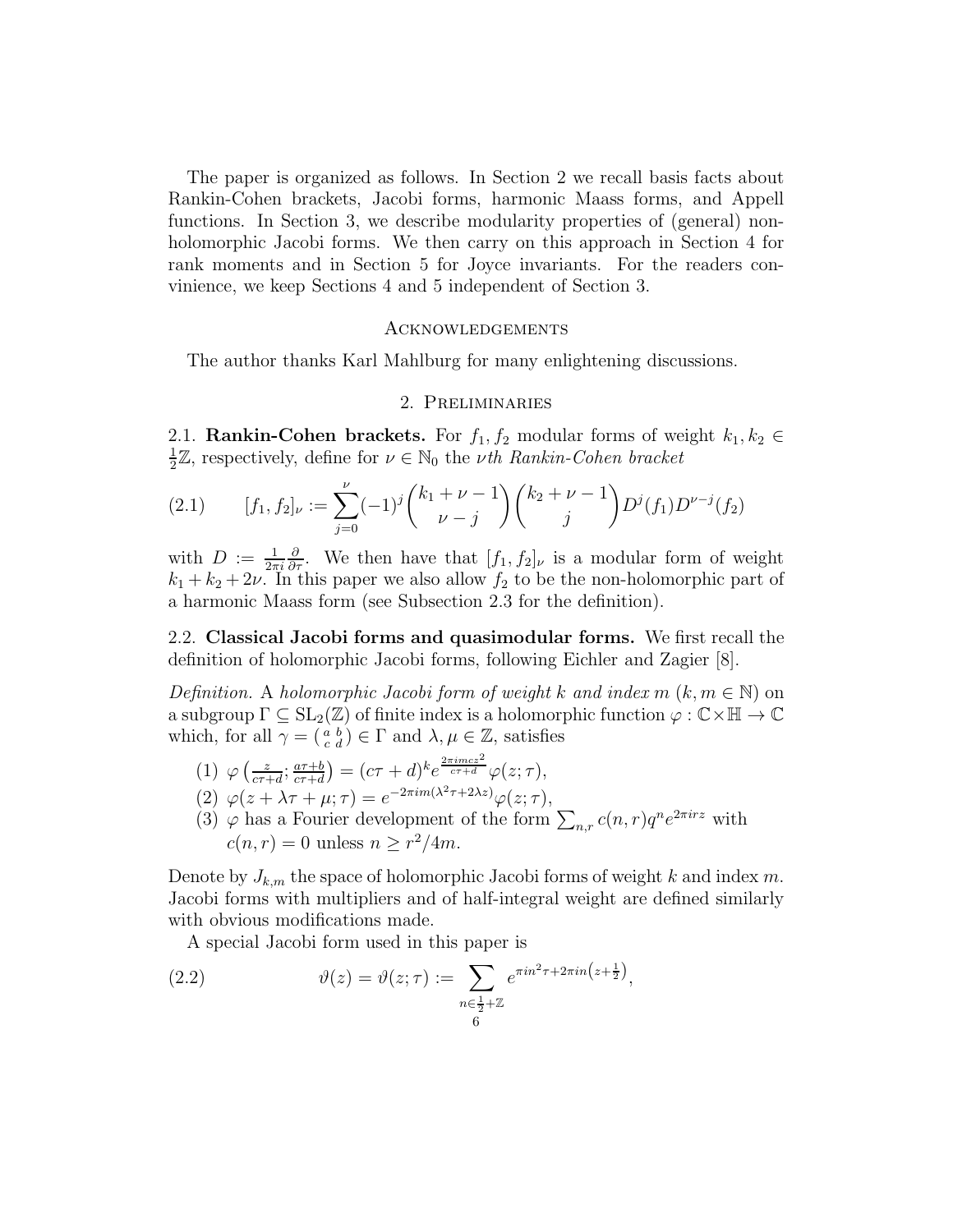where here and throughout, we may omit the dependence of various functions on the variable  $\tau$  if the context is clear. This function is well-known to satisfy the following transformation law  $[11, (80.31)$  and  $(80.8)$ .

**Proposition 2.1.** For  $\lambda, \mu \in \mathbb{Z}$  and  $\gamma = \begin{pmatrix} a & b \\ c & d \end{pmatrix} \in SL_2(\mathbb{Z})$ , we have that

(2.3) 
$$
\vartheta(z + \lambda \tau + \mu) = (-1)^{\lambda + \mu} q^{-\frac{\lambda^2}{2}} e^{-2\pi i \lambda z} \vartheta(z),
$$

(2.4) 
$$
\vartheta\left(\frac{z}{c\tau+d};\frac{a\tau+b}{c\tau+d}\right)=\psi^3(\gamma)(c\tau+d)^{\frac{1}{2}}e^{\frac{\pi icz^2}{c\tau+d}}\vartheta(z;\tau),
$$

with  $\psi$  is the multiplier of Dedekind's  $\eta$ -function, i.e.,

(2.5) 
$$
\eta\left(\frac{a\tau+b}{c\tau+d}\right) = \psi(\gamma)(c\tau+d)^{\frac{1}{2}}\eta(\tau).
$$

The Jacobi theta function is also known to satisfy the well known triple product identity

$$
\vartheta(z;\tau) = -iq^{\frac{1}{8}}\zeta^{-\frac{1}{2}}\prod_{n=1}^{\infty} (1-q^n)\left(1-\zeta q^{n-1}\right)\left(1-\zeta^{-1}q^n\right).
$$

The Taylor coefficients in  $z$  of Jacobi forms are quasimodular forms which we next recall. These are holomorphic parts of *almost holmorphic modular* forms, which as originally defined by Kaneko-Zagier [9], transform like usual modular forms, but are polynomials in  $1/v$  with holomorphic coefficients. The holomorphic parts are in particular the constant terms of these polynomials. In this paper we use a slightly modified definition allowing weakly holomorphic coefficients. We let  $\widehat{M}_k(\Gamma,\chi)$  denote the space of almost holomorphic modular forms of weight k for  $\Gamma \subset SL_2(\mathbb{Z})$  and multiplier  $\chi$ . Standard examples of almost holomorphic modular form include derivatives of holomorphic modular forms (corrected so it transforms modular), as well as the non-holomorphic Eisenstein series  $\widehat{E}_2$ , defined by

$$
\widehat{E}_2(\tau) := E_2(\tau) - \frac{3}{\pi v}.
$$

Here its holomorphic part is given by

(2.6) 
$$
E_2(\tau) := 1 - 24 \sum_{n=1}^{\infty} \sigma_1(n) q^n,
$$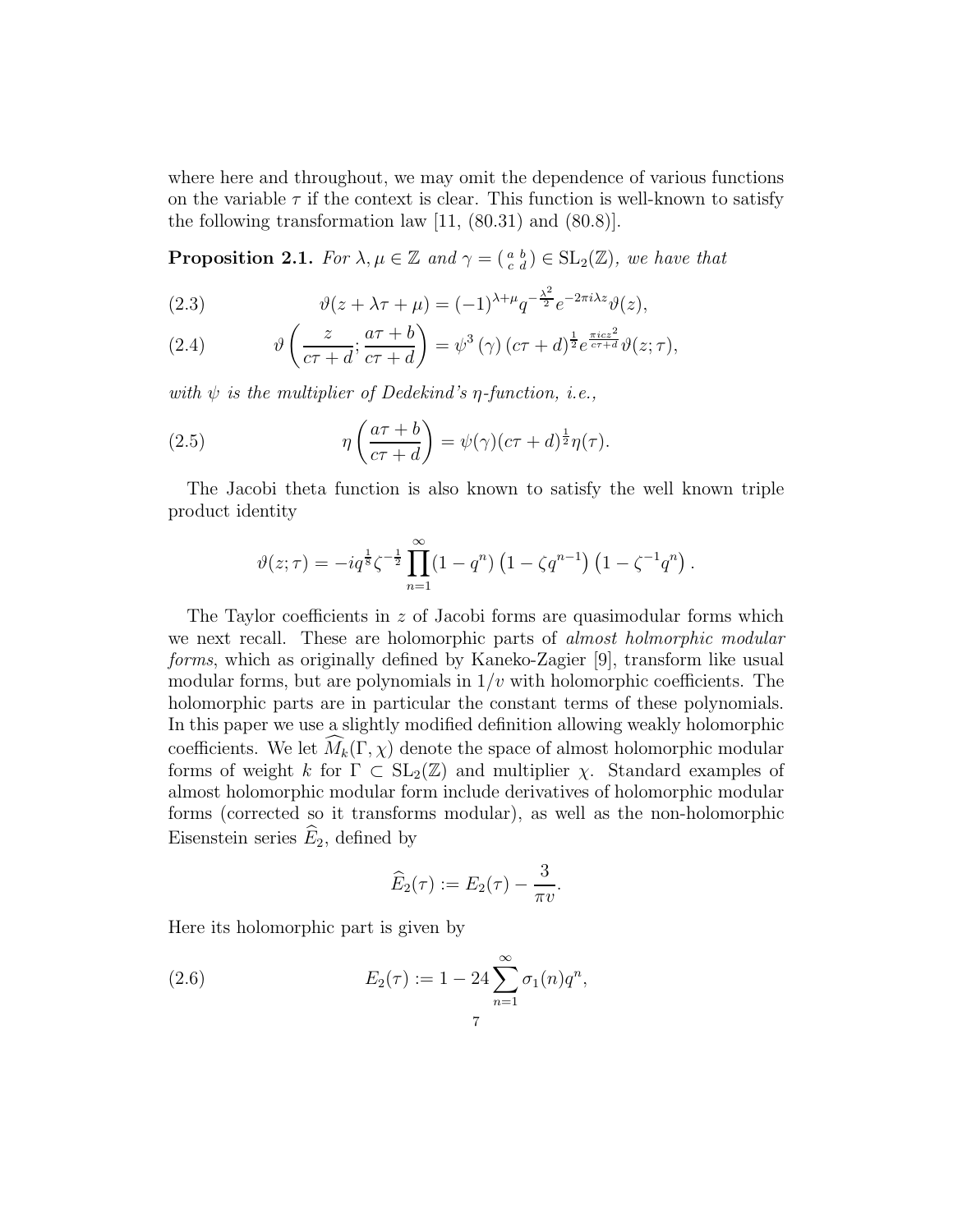where  $\sigma_1(n)$  is the sum of positive integer divisors of n. The function  $E_2$ satisfies, for  $\left(\begin{smallmatrix} a & b \\ c & d \end{smallmatrix}\right) \in SL_2(\mathbb{Z}),$ 

(2.7) 
$$
E_2 \left( \frac{a \tau + b}{c \tau + d} \right) = (c \tau + d)^2 E_2(\tau) - \frac{6ic}{\pi} (c \tau + d).
$$

As mentioned above, Taylor coefficients of Jacobi forms are quasimodular forms. To be more precisely, for  $\phi \in J_{k,m}$  we write its Taylor expansion as

$$
\phi(z;\tau) =: \sum_{n=0}^{\infty} \chi_n(\tau) z^n.
$$

Proposition 2.2. The function

$$
\psi_n(\tau) := \sum_{0 \le j \le \frac{n}{2}} \frac{\left(\frac{\pi m}{v}\right)^j}{j!} \chi_{n-2j}(\tau)
$$

is an almost holomorphic modular form of weight  $k + n$ .

Alternatively one can find a "modular completion" using  $E_2$ .

Proposition 2.3. We have that

$$
\rho_n(\tau) := \sum_{0 \le j \le \frac{n}{2}} \frac{\left(\frac{\pi^2 m}{3} E_2(\tau)\right)^j}{j!} \chi_{n-2j}(\tau)
$$

is a modular form of weight  $k + n$ .

Remark. There are further ways of completing Taylor coefficients of Jacobi forms to modularity objects, namely using derivatives of previous coefficients or Rankin-Cohen brackets.

2.3. Harmonic Maass forms. We next recall non-holomorphic generalizations of modular forms, following Bruinier-Funke [6].

Definition. For  $k \in \frac{1}{2}$  $\frac{1}{2}\mathbb{Z}$ , a weight k harmonic Maass form on a congruence subgroup  $\Gamma \subset SL_2(\mathbb{Z})$  is any smooth function  $f : \mathbb{H} \to \mathbb{C}$  satisfying the following properties:

(1) For all  $\left(\begin{smallmatrix} a & b \\ c & d \end{smallmatrix}\right) \in \Gamma$ 

$$
f\left(\frac{a\tau+b}{c\tau+d}\right) = \begin{cases} (c\tau+d)^k f(\tau) & \text{if } k \in \mathbb{Z},\\ \left(\frac{c}{d}\right) \varepsilon_d^{-2k} (c\tau+d)^k f(\tau) & \text{if } k \in \frac{1}{2} + \mathbb{Z}. \end{cases}
$$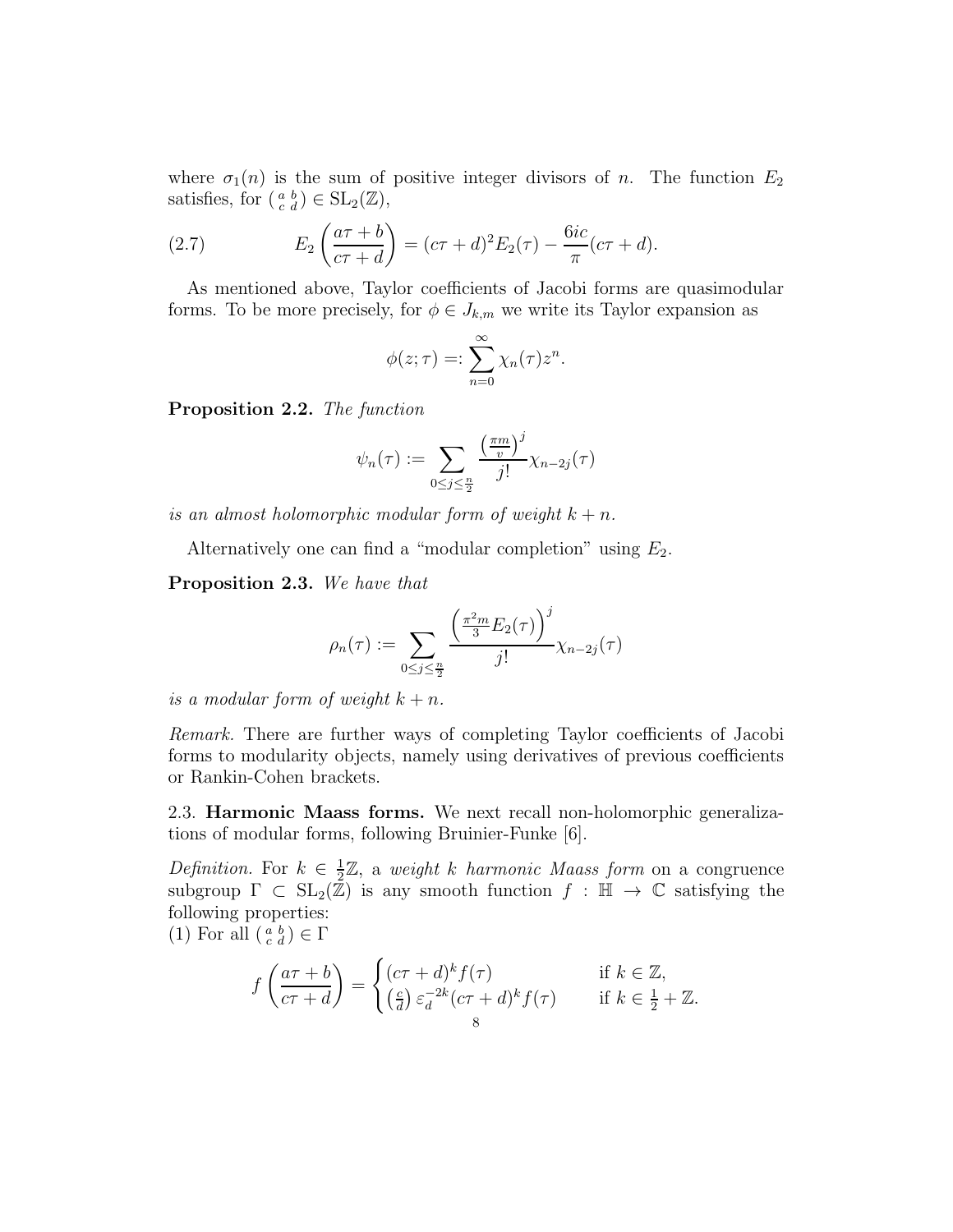Here  $(\frac{c}{d})$  is the extended Legendre symbol and  $\varepsilon_d$  is defined for odd integers d as

$$
\varepsilon_d := \begin{cases} 1 & \text{if } d \equiv 1 \pmod{4}, \\ i & \text{if } d \equiv 3 \pmod{4}. \end{cases}
$$

(2) We have

$$
\Delta_k(f) = 0,
$$

with the *weight* k hyperbolic Laplace operator

$$
\Delta_k := -v^2 \left( \frac{\partial^2}{\partial u^2} + \frac{\partial^2}{\partial v^2} \right) + ikv \left( \frac{\partial}{\partial u} + i \frac{\partial}{\partial v} \right).
$$

(3) There exists a polynomial  $P_f(\tau) \in \mathbb{C}[q^{-1}]$  such that

$$
f(\tau) - P_f(\tau) = O\left(e^{-\varepsilon v}\right)
$$

as  $v \to \infty$  for some  $\varepsilon > 0$ . Analoguous conditions hold at all cusps of  $\Gamma$ .

We let  $H_k(\Gamma)$  denote the space of harmonic Maass forms of weight k for  $\Gamma$ . Again one can modify the above definition to include multipliers.

Harmonic Maass forms are in many ways related to classical (weakly holomorphic) modular forms, i.e., those meromorphic modular forms whose only poles may lie at the cusps of  $\Gamma$ . To describe the connections, define

$$
\xi_k := 2iv^k \frac{\overline{\partial}}{\partial \overline{\tau}}.
$$

Note that

$$
\xi_k = v^{k-2} \overline{L}.
$$

We have, with  $S_{\kappa}(\Gamma)$  denoting the space of weight  $\kappa$  for  $\Gamma$ 

$$
\xi_k: H_k(\Gamma) \to S_{2-k}(\Gamma).
$$

If  $k \leq \frac{3}{2}$  $\frac{3}{2}$ , we have for  $f \in H_k$ 

$$
f(\tau) = \sum_{\substack{n \in \mathbb{Q} \\ n \gg -\infty}} c_f^+(n)q^n + \sum_{\substack{n \in \mathbb{Q} \\ n < 0}} c_f^-(n)\Gamma(1-k, -4\pi n v)q^n.
$$

# 2.4. Appell function. Let

$$
(2.8) \qquad A_{\ell}(z_1, z_2) = A_{\ell}(z_1, z_2; \tau) := e^{\pi i \ell z_1} \sum_{n \in \mathbb{Z}} \frac{(-1)^{\ell n} e^{2\pi i n z_2} q^{\frac{\ell n (n+1)}{2}}}{1 - e^{2\pi i z_1} q^n}.
$$

We next recall the completion  $A_{\ell}$  from [12], namely

$$
\widehat{A}_\ell\left(z_1,z_2;\tau\right):=A_\ell\left(z_1,z_2;\tau\right)
$$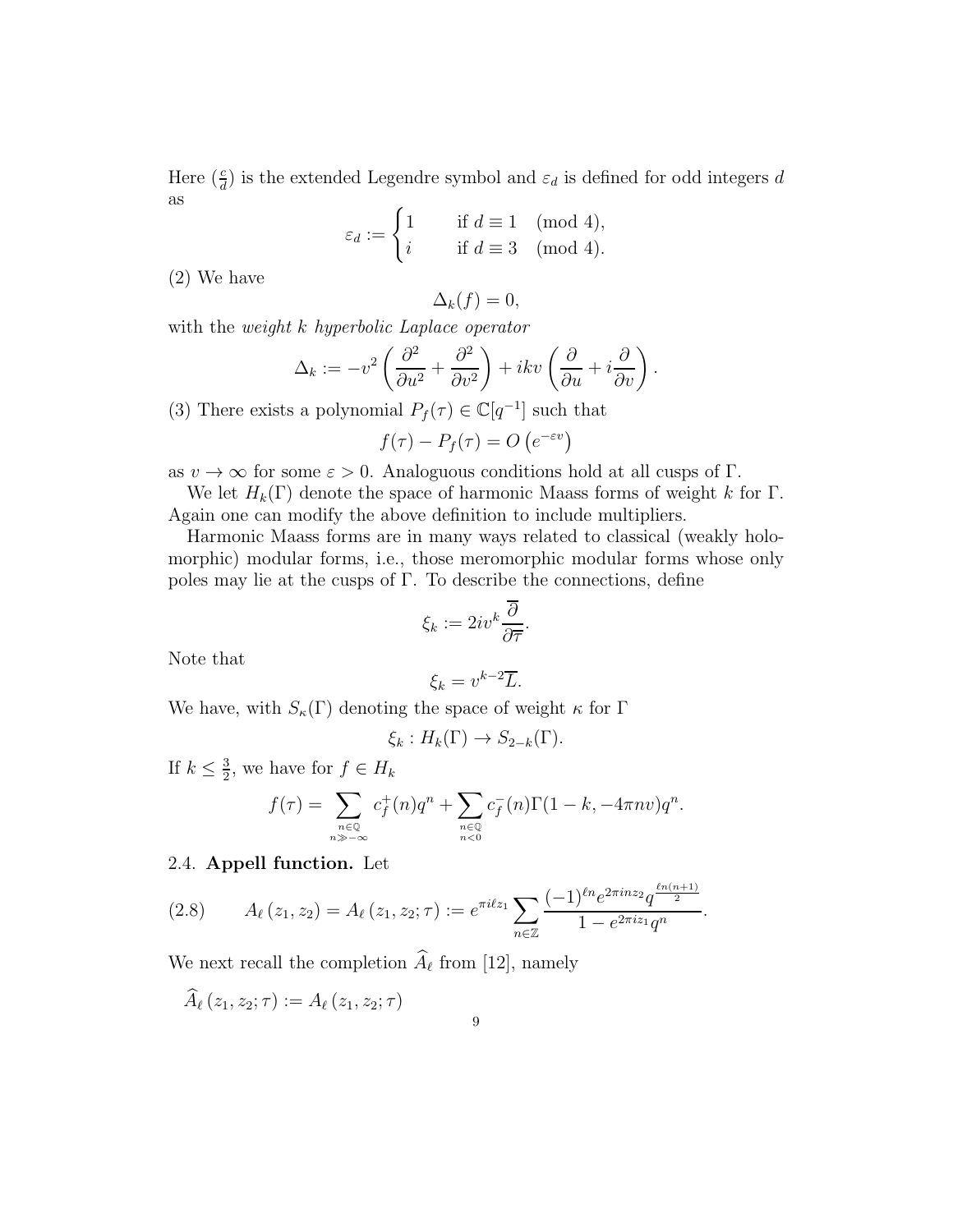$$
+\frac{i}{2}\sum_{\nu=0}^{\ell-1}e^{2\pi i\nu z_1}\vartheta\left(z_2+\nu\tau+\frac{\ell-1}{2};\ell\tau\right)S\left(\ell z_1-z_2-\nu\tau-\frac{\ell-1}{2};\ell\tau\right)
$$

with S and  $\vartheta$  defined in (1.6) and (2.2), respectively.

The function  $\widehat{A}_{\ell}$  transforms as a multivariable Jacobi form.

**Theorem 2.4.** We have, for  $n_1, n_2, m_1, m_2 \in \mathbb{Z}$ 

(2.9)  $\widehat{A}_{\ell}(z_1 + n_1\tau + m_1, z_2 + n_2\tau + m_2)$ 

$$
= (-1)^{\ell(n_1+m_1)} e^{2\pi i z_1(\ell n_1-n_2)} e^{-2\pi i n_1 z_2} q^{\frac{\ell n_1^2}{2} - n_1 n_2} \widehat{A}_{\ell}(z_1, z_2).
$$

Moreover, for  $\left(\begin{smallmatrix} a & b \\ c & d \end{smallmatrix}\right) \in SL_2(\mathbb{Z}),$ 

$$
(2.10) \quad \widehat{A}_{\ell}\left(\frac{z_1}{c\tau+d},\frac{z_2}{c\tau+d};\frac{a\tau+b}{c\tau+d}\right)=(c\tau+d)e^{\frac{\pi ic\left(-\ell z_1^2+2z_1z_2\right)}{c\tau+d}}\widehat{A}_{\ell}(z_1,z_2;\tau).
$$

*Remark.* Plugging in torsion points  $z_j \in \mathbb{Z} + \mathbb{Z}\tau$  yields linear combinations of harmonic Maass forms multiplied by modular forms.

### 3. Idea of approach

We consider non-holomorphic functions  $\phi : \mathbb{C} \times \mathbb{H} \to \mathbb{C}$  satisfying the same transformation as Jacobi forms and which have expansions of the form

$$
\phi(z;\tau) =: \sum_{n} \chi_n(\overline{z};\tau) z^n.
$$

Note that we also allow  $\chi_n$  to be non-holomorphic in  $\tau$ . We now describe how to generalize the two approaches of quasimodularity of Taylor coefficients of holomorphic Jacobi forms described in Section 2.2. For simplicity we restrict to the full modular group and no multiplier.

We first determine non-holomorphic linear combinations of the Taylor coefficients which transform like modular forms.

Proposition 3.1. We have that

$$
\psi_n(\tau) := \sum_{j\geq 0} \frac{\left(\frac{\pi m}{v}\right)^j}{j!} \chi_{n-2j}(0;\tau)
$$

transforms like a modular form of weight  $k + n$ .

Proof. Define

$$
\phi^*(z;\tau) := e^{\frac{\pi m z^2}{v}} \phi(z,\tau).
$$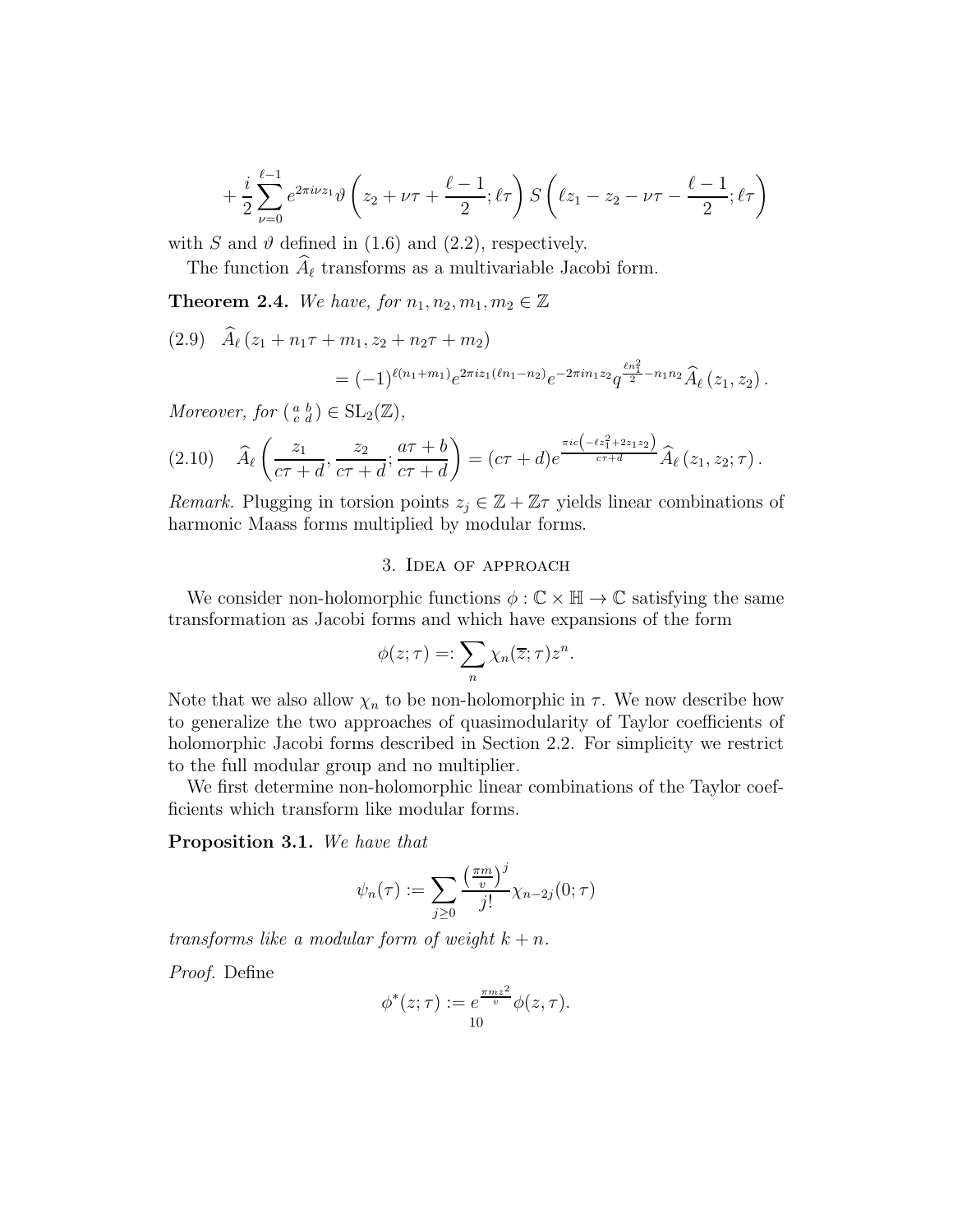Then  $\phi^*$  satisfies the modular forms transformation law of an element of  $J_{k,0}$ . Write

$$
\phi^*(z;\tau) =: \sum_n \psi_n^*(\overline{z};\tau) z^n.
$$

Using the transformation law of  $\phi^*$ ,

$$
\sum_{n} \psi_n^* \left( \frac{\overline{z}}{\overline{\tau}}; -\frac{1}{\tau} \right) \left( \frac{z}{\tau} \right)^n = \phi^* \left( \frac{z}{\tau}; -\frac{1}{\tau} \right) = \tau^k \phi^*(z; \tau) = \tau^k \sum_{n} \psi_n^* (\overline{z}; \tau) z^n.
$$

Thus, comparing coefficients,

$$
\psi_n^* \left( \frac{\overline{z}}{\overline{\tau}} ; -\frac{1}{\tau} \right) = \tau^{k+n} \psi_n^* (\overline{z}; \tau).
$$

Setting  $\overline{z} = 0$  in particular yields

$$
\psi_n^* \left( 0; -\frac{1}{\tau} \right) = \tau^{k+n} \psi_n^* (0; \tau).
$$

We are left to show that

 $(3.1)$  $_{n}^{*}(0,\tau)=\psi_{n}(\tau).$ 

For this, we expand the exponential to obtain

$$
\phi^*(z;\tau) = \sum_n z^n \sum_{j\geq 0} \frac{\left(\frac{\pi m}{v}\right)^j}{j!} \chi_{n-2j}(\overline{z};\tau).
$$

Thus

$$
\psi_n^*(\overline{z};\tau) = \sum_{j\geq 0} \frac{\left(\frac{\pi m}{v}\right)^j}{j!} \chi_{n-2j}(\overline{z};\tau).
$$

Setting  $\overline{z} = 0$  gives (3.1).

We next turn to modular completion which use  $E_2$ . The proof follows as that of Proposition 3.1 since

$$
e^{\frac{\pi m z^2}{v}}e^{-\frac{\pi^2 m E_2(\tau)}{3}z^2}
$$

satisfies the modular transformation law of a Jacobi form of weight and index 0 (which follow by using  $(2.7)$ ).

Proposition 3.2. We have

$$
\rho_n(\tau) := \sum_{j\geq 0} \frac{\left(\frac{\pi^2 m}{3} E_2(\tau)\right)^j}{j!} \chi_{n-2j}(0; \tau).
$$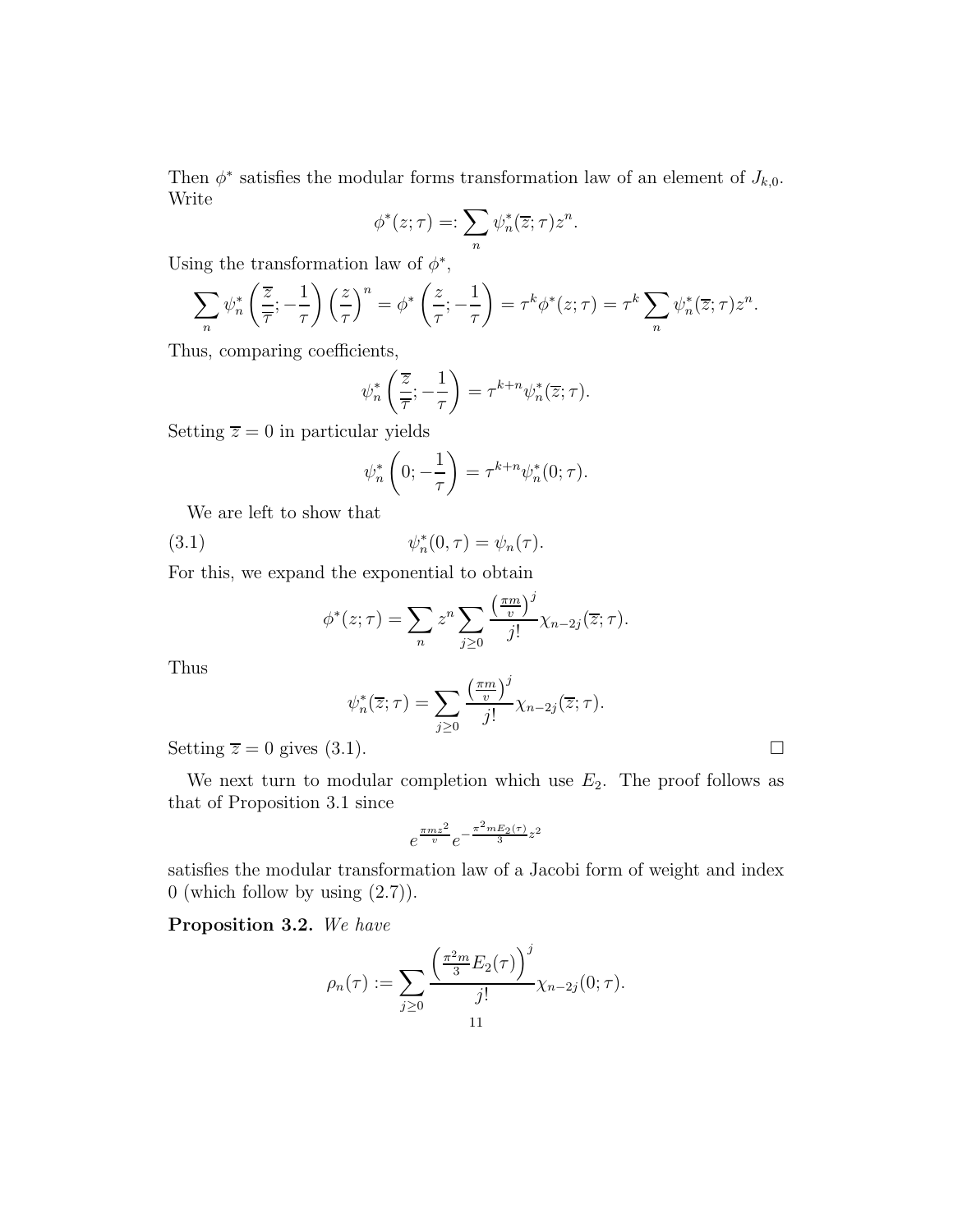transforms modular of weight  $k + n$ .

### 4. Rank moments

In this section, we describe how to build modular objects out of rank moments.

4.1. Proof of Theorem 1.1. Using the final expression in (1.2), it follows that

$$
R(\zeta;q) = \frac{(1-\zeta)\zeta^{-\frac{3}{2}}}{(q;q)_{\infty}}A_3(z,-\tau;\tau).
$$

Setting

$$
R(z; \tau) :=
$$
  

$$
\left(\frac{R(\zeta; q)}{\zeta^{\frac{1}{2}} - \zeta^{-\frac{1}{2}q}} \right) + \frac{1}{2} \zeta^{-1} q^{-\frac{1}{6}} S(3z + \tau; 3\tau) - \frac{1}{2} \zeta q^{-\frac{1}{6}} S(3z - \tau; 3\tau) \bigg) e^{-\frac{\pi^2}{2} E_2(\tau) z^2},
$$

it is not hard to see that

$$
\widehat{R}(z;\tau) = \sum_{\ell \ge 0} r_{2\ell-1}(\tau) z^{2\ell-1}.
$$

Indeed, the contribution of  $r_{2\ell}^ ^{-}_{2\ell-1}$  follows directly by definiton and for  $r_{2\ell-1}^{+}$  we expand  $R$  with  $(1.3)$  and use

$$
\frac{1}{\zeta^{\frac{1}{2}} - \zeta^{-\frac{1}{2}}} = \sum_{n \ge -1} B_{n+1} \left(\frac{1}{2}\right) \frac{(2\pi i z)^n}{(n+1)!}, \quad e^{-\frac{\pi^2}{2}E_2(\tau)z^2} = \sum_{m \ge 0} \left(\frac{E_2(\tau)}{8}\right)^m \frac{(2\pi i z)^{2m}}{m!}.
$$

We then write, using Theorem 2.4,

$$
\widehat{R}(z;\tau) = -\frac{\widehat{A}_3(z,-\tau;\tau)\zeta^{-1}}{\eta(\tau)}e^{-\frac{\pi^2}{2}E_2(\tau)z^2} = -\frac{\widehat{A}_3(z,0;\tau)}{\eta(\tau)}e^{-\frac{\pi^2}{2}E_2(\tau)z^2}.
$$

From this one can see, by  $(2.9)$ ,  $(2.7)$ , and  $(2.5)$ , that

$$
\widehat{R}\left(\frac{z}{c\tau+d};\frac{a\tau+b}{c\tau+d}\right)=\psi^{-1}\begin{pmatrix}a&b\\c&d\end{pmatrix}(c\tau+d)^{\frac{1}{2}}\widehat{R}(z;\tau).
$$

This then directly implies (1.7).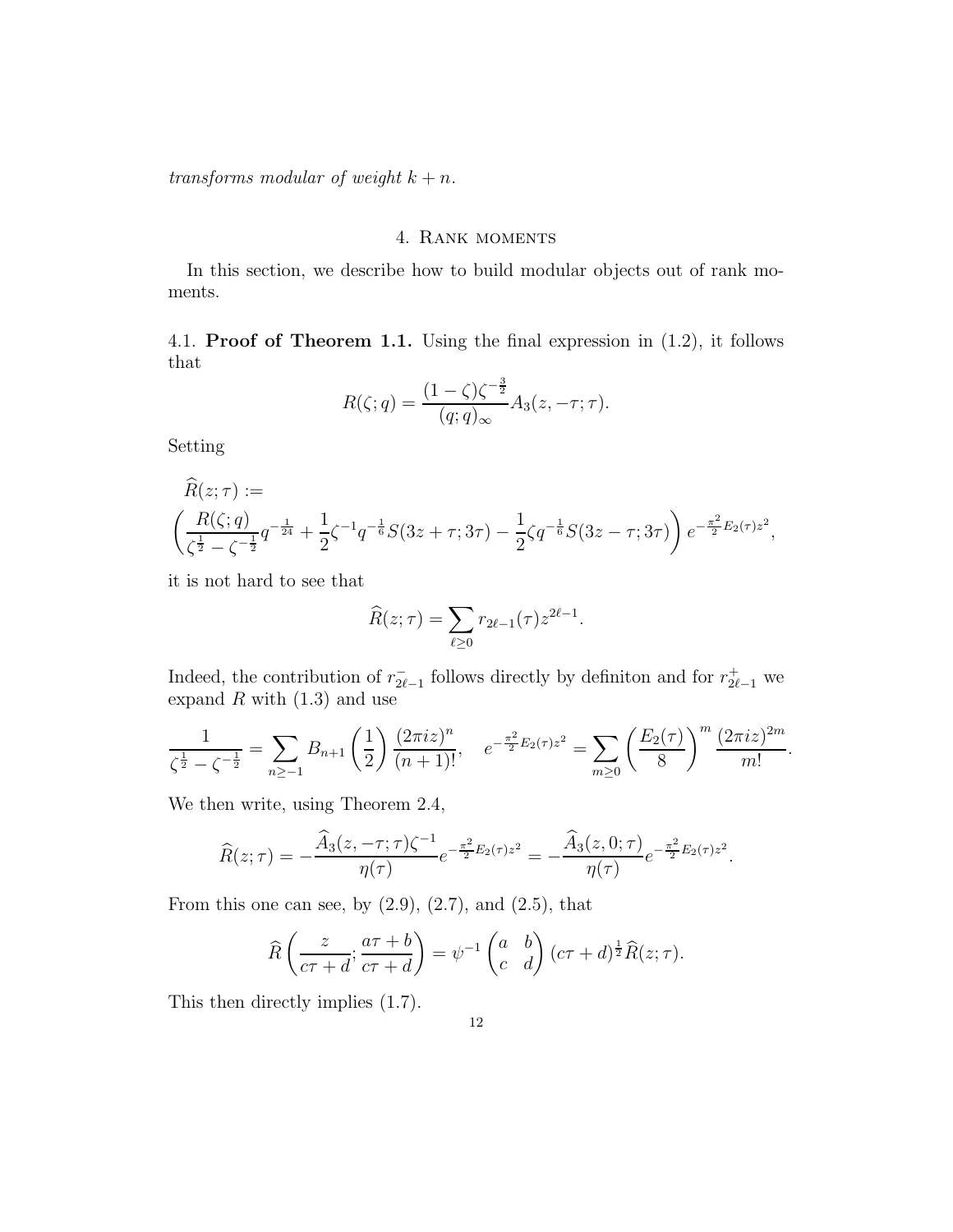We next show (1.8). Since  $r_{2\ell}^+$ <sup>+</sup><sub>2ℓ−1</sub> is holomorphic,  $L(r_{2\ell}^+)$  $t_{2\ell-1}^+$ ) = 0. To determine the action of L on  $r_{2\ell}^ \bar{2\ell-1}$ , we first compute

$$
q^{-\frac{1}{6}}\zeta^{-1}S(3z+\tau;3\tau)
$$
\n
$$
= \sum_{n\in -\frac{1}{6}+\mathbb{Z}} \left( \text{sgn}\left(n-\frac{1}{3}\right) - E\left(\left(n+\frac{y}{v}\right)\sqrt{6v}\right) \right) (-1)^{n-\frac{5}{6}}q^{-\frac{3n^2}{2}}\zeta^{-3n}.
$$

Thus

$$
L(r_{2\ell-1}^{-}(\tau)) = \frac{-1}{(2\ell-1)!} \left[ \frac{\partial^{2\ell-1}}{\partial z^{2\ell-1}} \left( e^{-\frac{\pi^2}{2} E_2(\tau) z^2} \times \sum_{n \in -\frac{1}{6} + \mathbb{Z}} (-1)^{n - \frac{5}{6}} q^{-\frac{3n^2}{2}} \zeta^{-3n} L\left( E\left( \left( n + \frac{y}{v} \right) \sqrt{6v} \right) \right) \right) \right]_{z=0}.
$$

Using  $E'(x) = 2e^{-\pi x^2}$  gives that

$$
L\left(E\left(\left(n+\frac{y}{v}\right)\sqrt{6v}\right)\right) = \sqrt{6}v^{\frac{3}{2}}\left(n-\frac{y}{v}\right)e^{-6\pi v\left(n+\frac{y}{v}\right)^2}.
$$

Simplifying the exponential factor and turning  $e^{-\frac{6\pi y^2}{v}}$  into  $e^{\frac{3\pi z^2}{2v}}$  since in the end we set  $z = 0$  (and thus also  $\overline{z} = 0$ ), we obtain

$$
L(r_{2\ell-1}(\tau)) = \frac{-\sqrt{6}v^{\frac{3}{2}}}{(2\ell-1)!} \left[ \frac{\partial^{2\ell-1}}{\partial z^{2\ell-1}} \left( e^{-\frac{\pi^2}{2}\hat{E}(\tau)z^2} \sum_{n\in-\frac{1}{6}+\mathbb{Z}} (-1)^{n-\frac{5}{6}} \left( n-\frac{y}{v} \right) e^{-3\pi i n^2 \overline{\tau}-6\pi i n \overline{z}} \right) \right]_{z=0}.
$$

We compute

$$
\left[\frac{\partial^{2\ell-1}}{\partial z^{2\ell-1}}\left(e^{-\frac{\pi^2}{2}\widehat{E}_2(\tau)z^2}\left(n-\frac{y}{v}\right)\right)\right]_{z=0} = -\frac{2\ell-1}{v}\left[\frac{\partial^{2\ell-1}}{\partial z^{2\ell-1}}e^{-\frac{\pi^2}{2}\widehat{E}_2(\tau)z^2}\right]_{z=0}\left[\frac{\partial}{\partial z}y\right]_{z=0}
$$

$$
=\frac{i\left(-\frac{\pi^2\widehat{E}_2(\tau)}{2}\right)^{\ell-1}}{2(\ell-1)!}(2\ell-2)!. \tag{2\ell-2}.
$$

The claim (1.1) then easily follows, using that

$$
\sum_{n \in -\frac{1}{6} + \mathbb{Z}} (-1)^{n - \frac{5}{6}} e^{-3\pi i n^2 \overline{\tau}} = -\eta(-\overline{\tau}).
$$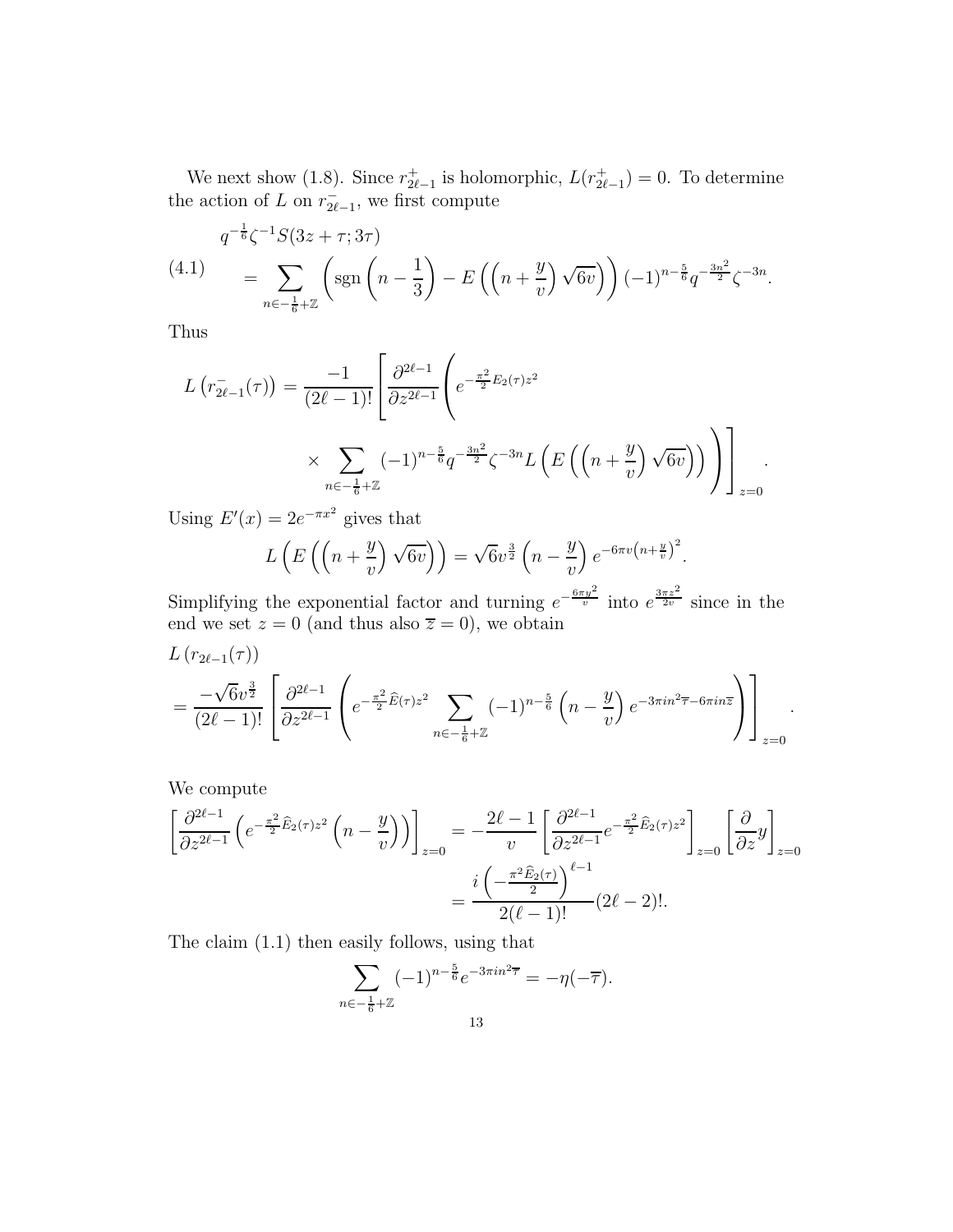4.2. Proof of Corollary 1.2. The statement follows once we show that

(4.2) 
$$
\frac{1}{2\pi i}r_1(\tau) = \mathcal{M}\left(\frac{\tau}{24}\right).
$$

Firstly by definition

$$
\frac{1}{2\pi i}r_1^+(\tau) = \mathcal{M}^+\left(\frac{\tau}{24}\right).
$$

To match the non-holomorphic parts of both sides of (4.2), we need to prove that

$$
(4.3) \frac{1}{2\pi i} \left[ \frac{\partial}{\partial z} \left( \zeta^{-1} q^{-\frac{1}{6}} S(3z + \tau; 3\tau) \right) \right]_{z=0} = \frac{i}{4\sqrt{2\pi}} \int_{-\frac{\overline{\tau}}{24}}^{i\infty} \frac{\eta(24w)}{\left( -i\left(\frac{\tau}{24} + w\right)\right)^{\frac{3}{2}}} dw.
$$

For this we show that the Fourier expansions of both sides agree. To rewrite the left-hand side, we apply  $\left[\frac{\partial}{\partial z}\right]_{z=0}$  to (4.1), giving (4.4)

$$
\sum_{n \in -\frac{1}{6} + \mathbb{Z}} (-1)^{n - \frac{5}{6}} q^{-\frac{3n^2}{2}} \left( i \sqrt{\frac{6}{v}} e^{-6\pi n^2 v} - 6\pi i n \left( sgn \left( n - \frac{1}{3} \right) - E \left( \sqrt{6v} n \right) \right) \right).
$$

Since  $n \in -\frac{1}{6} + \mathbb{Z}$ , we have  $sgn(n - \frac{1}{3})$  $\frac{1}{3}$ ) = sgn(*n*). We then use

(4.5) 
$$
\text{sgn}(n) - E\left(\sqrt{6v}n\right) = \frac{\text{sgn}(n)}{\sqrt{\pi}} \Gamma\left(\frac{1}{2}, 6\pi n^2 v\right),
$$

$$
\Gamma\left(\frac{1}{2}, u\right) = -\frac{1}{2} \Gamma\left(-\frac{1}{2}, u\right) + \frac{1}{\sqrt{u}} e^{-u}.
$$

Thus the left-hand side of (4.3) becomes

(4.6) 
$$
\frac{3}{2\sqrt{\pi}} \sum_{n \in -\frac{1}{6} + \mathbb{Z}} (-1)^{n - \frac{5}{6}} |n| \Gamma\left(-\frac{1}{2}, 6\pi n^2 v\right) q^{-\frac{3n^2}{2}}.
$$

Next we rewrite  $N$  in terms of the incomplete gamma function. We have

$$
\int_{-\overline{\tau}}^{i\infty} \frac{e^{\frac{2\pi i}{24}(6k+1)^2 w}}{(-i(\tau+w))^{\frac{3}{2}}} dw = \frac{i}{2} \sqrt{\frac{\pi}{3}} |6k+1| \Gamma\left(-\frac{1}{2}, \frac{\pi}{6}(6k+1)^2 v\right) q^{-\frac{(6k+1)^2}{24}}.
$$

From this one can then conclude that the right-hand side of (4.3) also equals  $(4.6).$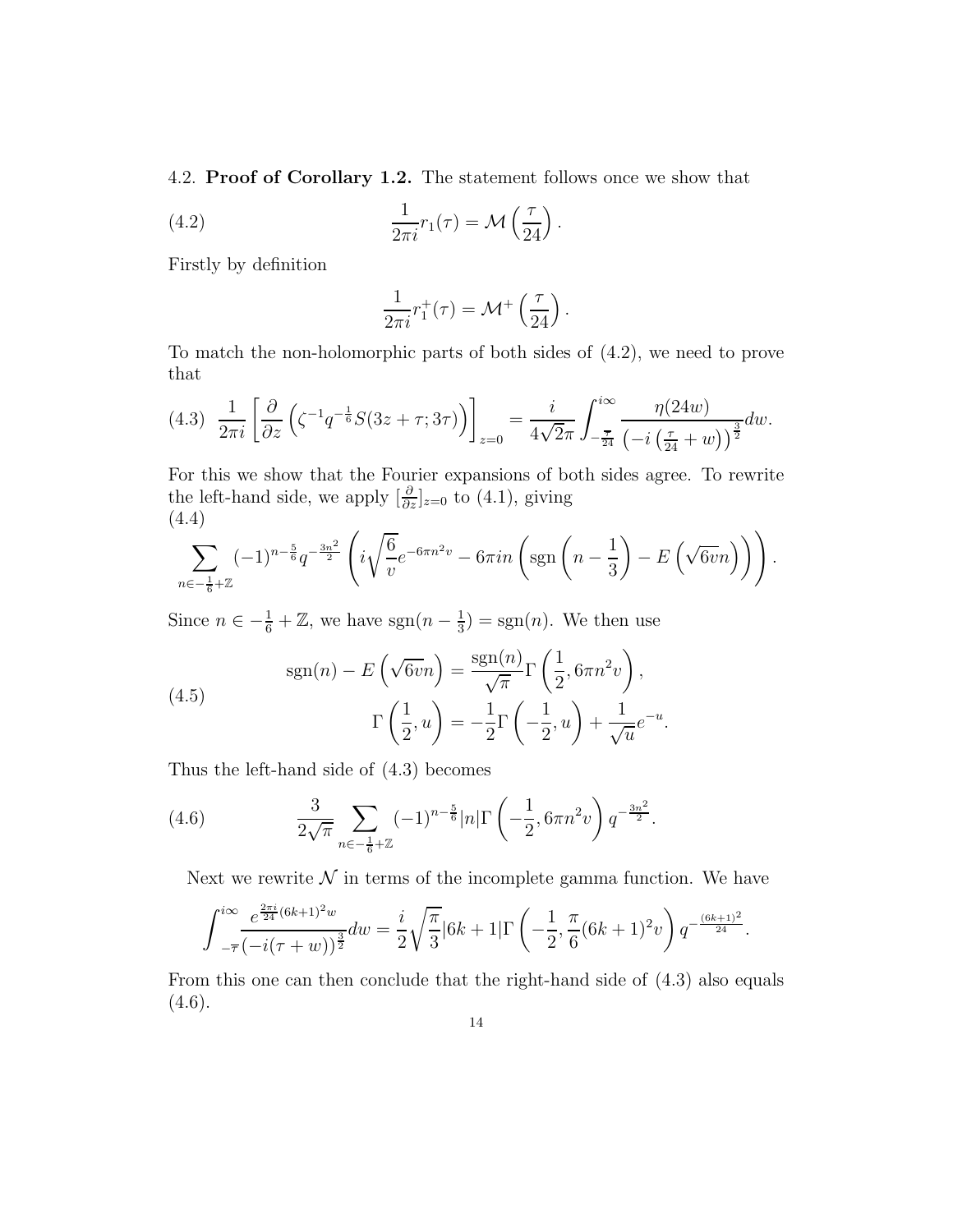## 5. Joyce invariants

5.1. **Proof of Theorem 1.3.** Setting for odd  $\ell$ ,  $g_{\ell}(\tau) := 2\mathbb{J}_{\ell+1}(\tau)$ , it is not hard to see that, with  $A_{\ell}$  defined in (2.8),

$$
g_{\ell}(\tau) = \frac{1}{(2\pi i)^{\ell}} \lim_{w \to 0} \left[ \frac{\partial^{\ell}}{\partial z^{\ell}} A_2(w, z; \tau) \right]_{z=-\tau}.
$$

Moreover define

$$
\widehat{g}_{\ell}(\tau) := \frac{1}{(2\pi i)^{\ell}} \lim_{w \to 0} \left[ \frac{\partial^{\ell}}{\partial z^{\ell}} \left( e^{\frac{\pi z w}{v}} \widehat{A}_2(w, z; \tau) \right) \right]_{z=0}.
$$

Using (2.10) and the following identity (for  $M = \begin{pmatrix} a & b \\ c & d \end{pmatrix} \in SL_2(\mathbb{Z})$ )

$$
\frac{1}{\text{Im}(M\tau)} = \frac{(c\tau + d)^2}{v} - 2ic(c\tau + d),
$$

we obtain, for  $\left(\begin{smallmatrix} a & b \\ c & d \end{smallmatrix}\right) \in SL_2(\mathbb{Z}),$ 

$$
\widehat{g}_{\ell}\left(\frac{a\tau+b}{c\tau+d}\right)=(c\tau+d)^{\ell+1}\widehat{g}_{\ell}(\tau).
$$

We next show that  $\widehat{g}_{\ell} = 2\widehat{\mathbb{J}}_{\ell+1}$ . By (2.9), it first follows that

$$
\widehat{g}_{\ell}(\tau) = \frac{1}{(2\pi i)^{\ell}} \lim_{w \to 0} \left[ \frac{\partial^{\ell}}{\partial z^{\ell}} \left( e^{\frac{\pi z w}{v} - 2\pi i w} \widehat{A}_2(w, z - \tau; \tau) \right) \right]_{z=0}
$$

$$
= \frac{1}{(2\pi i)^{\ell}} \lim_{w \to 0} \left[ \frac{\partial^{\ell}}{\partial z^{\ell}} \left( e^{\frac{\pi z w}{v}} \widehat{A}_2(w, z - \tau; \tau) \right) \right]_{z=0}.
$$

We then compute by the product rule, using that  $S$  is even,

$$
\widehat{g}_{\ell}(\tau) - g_{\ell}(\tau) = \frac{1}{(2\pi i)^{\ell}} \sum_{j=1}^{\ell} {\ell \choose j} \left(\frac{\pi}{v}\right)^j \lim_{w \to 0} w^j \left[\frac{\partial^{\ell-j}}{\partial z^{\ell-j}} A_2(w, z - \tau; \tau)\right]_{z=0}
$$
\n
$$
+ \frac{i}{2} \frac{1}{(2\pi i)^{\ell}} \left[\frac{\partial^{\ell}}{\partial z^{\ell}} \sum_{\nu \in \{-1, 0\}} \vartheta \left(z + \nu \tau + \frac{1}{2}; 2\tau\right) S\left(z + \nu \tau + \frac{1}{2}; 2\tau\right)\right]_{z=0}
$$
\n(5.1)\n
$$
= \frac{\delta_{\ell=1}}{4\pi v} + \frac{i}{2} \frac{1}{(2\pi i)^{\ell}} \left[\frac{\partial^{\ell}}{\partial z^{\ell}} \sum_{\nu \in \{-1, 0\}} \vartheta \left(z + \nu \tau + \frac{1}{2}; 2\tau\right) \right] \times S\left(z + \nu \tau + \frac{1}{2}; 2\tau\right) \right]_{z=0}
$$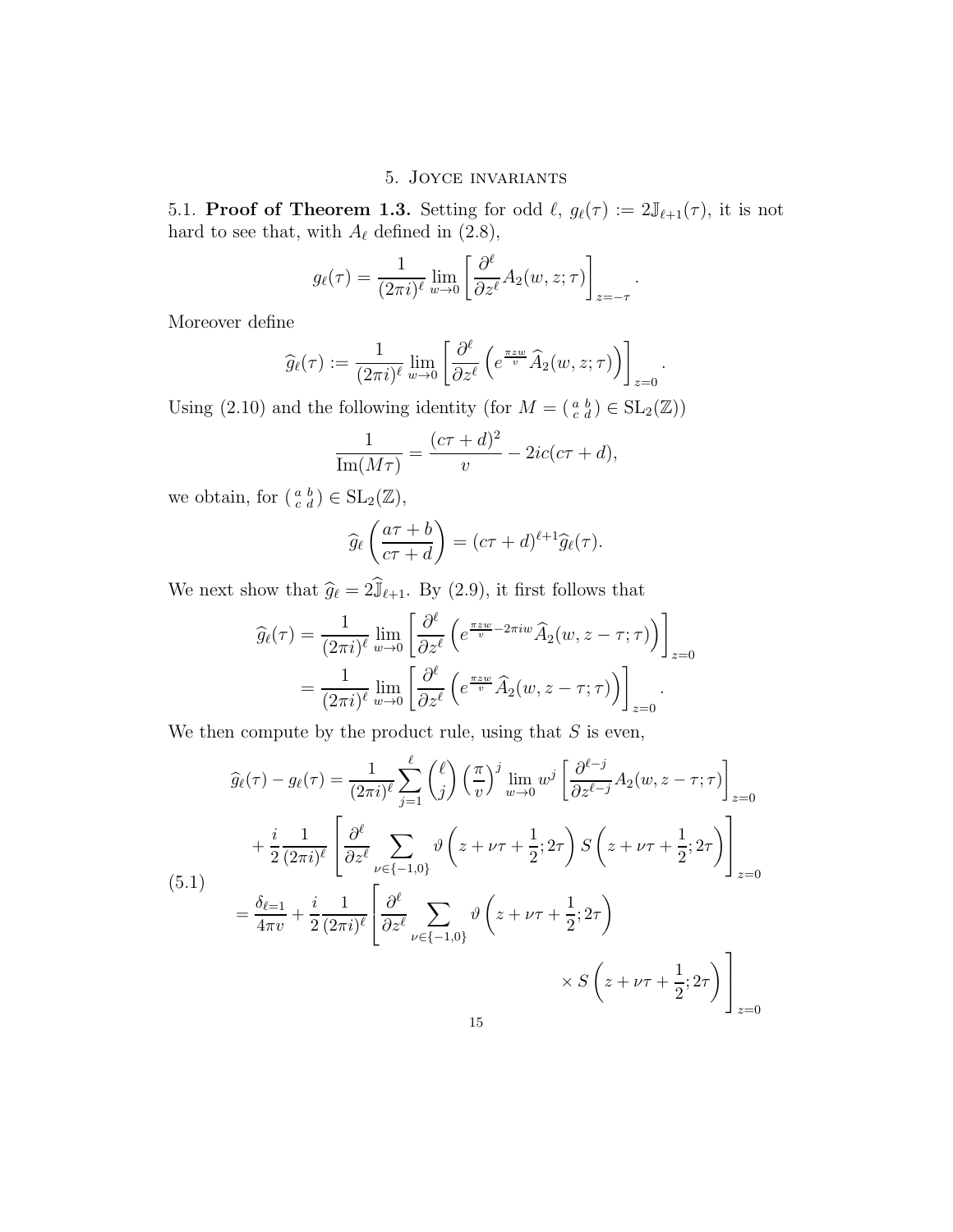since for  $j > 1$ 

$$
\lim_{w \to 0} w^j \left[ \frac{\partial^{\ell-j}}{\partial z^{\ell-j}} A_2(w, z - \tau; \tau) \right]_{z=0} = 0
$$

and

$$
\lim_{w \to 0} w \left[ \frac{\partial^{\ell-1}}{\partial z^{\ell-1}} A_2(w, z - \tau; \tau) \right]_{z=0} = \begin{cases} 0 & \text{if } \ell > 1, \\ -\frac{1}{2\pi i} & \text{if } \ell = 1. \end{cases}
$$

Noting that  $z \mapsto \vartheta(z + \frac{\nu\tau}{2} + \frac{1}{2})$  $\frac{1}{2}$ ) $e^{\pi i \nu z}$  is even, (which may be seen using (2.3) and the fact that  $\vartheta(z)$  is odd) (5.1) becomes

$$
\frac{\delta_{\ell=1}}{4\pi v} + \frac{i}{2} \frac{1}{(2\pi i)^{\ell}} \sum_{\nu \in \{-1,0\}} \sum_{j=1}^{\frac{\ell-1}{2}} {\binom{\ell}{2j}} \left[ \frac{\partial^{2j}}{\partial z^{2j}} \vartheta_{\nu}(z;\tau) \right]_{z=0} \left[ \frac{\partial^{\ell-2j}}{\partial z^{\ell-2j}} S_{\nu}(z;\tau) \right]_{z=0},
$$

where

$$
\vartheta_{\nu}(z;\tau) := e^{\pi i \nu z} q^{\frac{\nu^2}{4}} \vartheta \left( z + \nu \tau + \frac{1}{2}; 2\tau \right),
$$
  

$$
S_{\nu}(z;\tau) := e^{-\pi i \nu z} q^{-\frac{\nu^2}{4}} S \left( z + \nu \tau + \frac{1}{2}; 2\tau \right).
$$

We now turn the *z*-derivatives into  $\tau$ -derivatives. Firstly, directly from the definition, we obtain that

$$
\left(\frac{1}{2\pi i}\frac{\partial}{\partial z}\right)^2 \vartheta_{\nu}(z;\tau) = D_{\tau}(\vartheta_{\nu}(z;\tau)),
$$

where  $D_{\tau} := \frac{1}{2\pi i}$  $\frac{\partial}{\partial \tau}$ . Moreover, using that

$$
\left(4\pi i \frac{\partial}{\partial \tau} + \frac{\partial^2}{\partial z^2}\right) \left(e^{2\pi i \alpha z - \pi i \alpha^2 \tau} S(z - \alpha \tau - \beta; \tau)\right) = 0,
$$

yields

$$
\left[\frac{\partial^{\ell-2j}}{\partial z^{\ell-2j}}S_{\nu}(z;\tau)\right]_{z=0} = (-1)^{\frac{\ell-1}{2}-j}(2\pi i)^{\ell-1-2j}D^{\frac{\ell-1}{2}-j}(S_{\nu}(\tau)),
$$

where

$$
S_{\nu}(\tau) := \left[\frac{\partial}{\partial z} S_{\nu}(z;\tau)\right]_{z=0}.
$$

We next show that

$$
(5.2) \t\t S_{\nu} = s_{\nu}
$$

$$
16
$$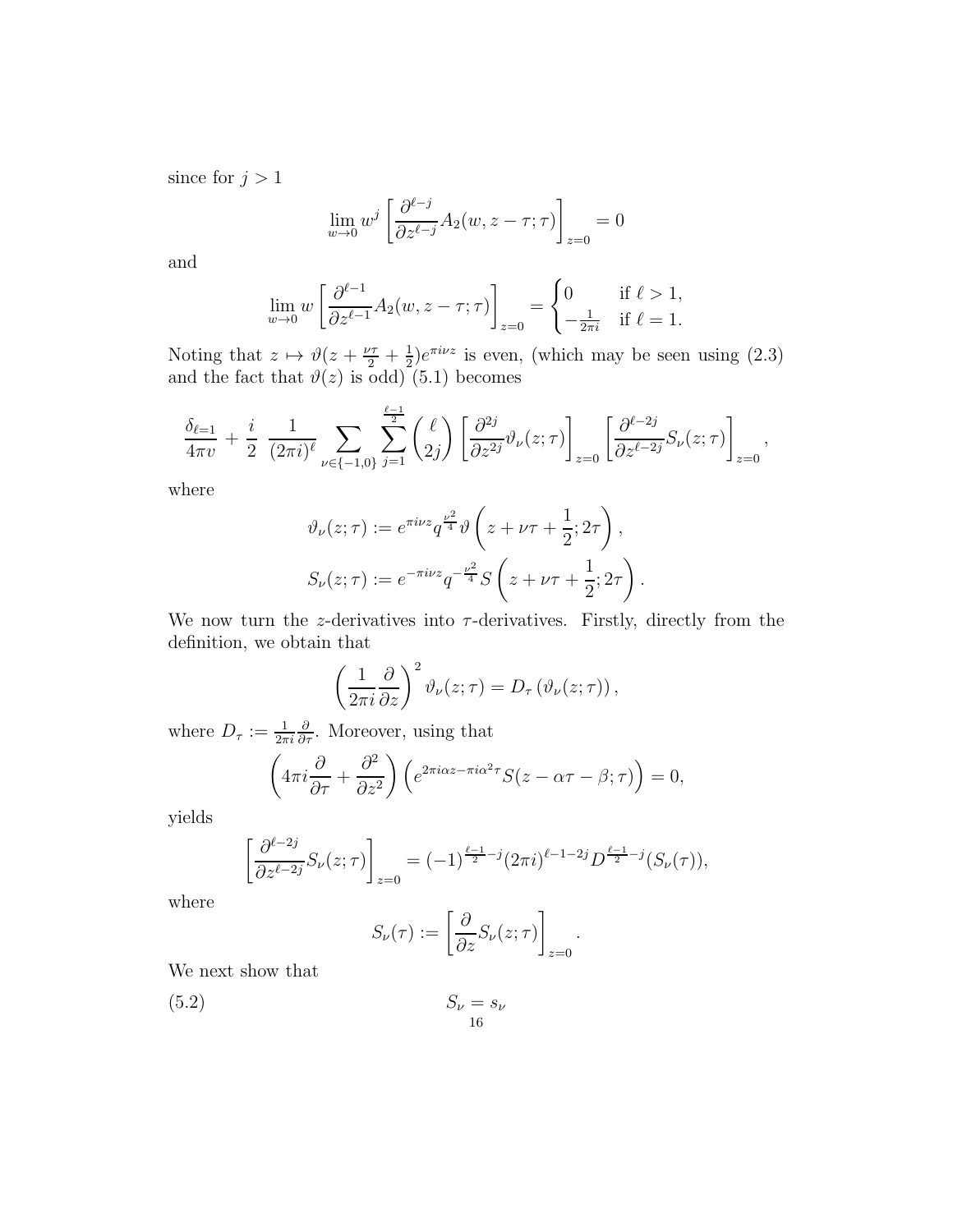with  $s_{\nu}$  given in (1.9). Rewriting

$$
S_{\nu}(z;\tau) = -i \sum_{n \in \frac{1}{2} + \mathbb{Z}} \left( \text{sgn}(n) - E\left( \left( n + \frac{\nu}{2} + \frac{y}{2\nu} \right) 2\sqrt{\nu} \right) \right) q^{-\left( n + \frac{\nu}{2} \right)^2} e^{-2\pi i \left( n + \frac{\nu}{2} \right) z},
$$

we compute

$$
S_{\nu}(\tau) = -i \sum_{n \in \frac{1}{2} + \mathbb{Z}} q^{-\left(n + \frac{\nu}{2}\right)^2}
$$
  
\$\times \left(\frac{i}{\sqrt{v}}e^{-4\pi\left(n + \frac{\nu}{2}\right)^2} - 2\pi i \left(n + \frac{\nu}{2}\right)\left(\text{sgn}(n) - E\left(\left(n + \frac{\nu}{2}\right)2\sqrt{v}\right)\right)\right).

Equation  $(5.2)$  now follows, by using  $(4.5)$ . Thus  $(5.1)$  becomes

$$
(5.3) \qquad \frac{\delta_{\ell=1}}{4\pi \nu} + \frac{(-1)^{\frac{\ell-1}{2}}}{4\pi} \sum_{\nu \in \{-1,0\}} \sum_{j=1}^{\frac{\ell-1}{2}} {\binom{\ell}{2j}} (-1)^j D^j \left(\vartheta_{\nu}(\tau)\right) D^{\frac{\ell-1}{2}-j} \left(s_{\nu}(\tau)\right).
$$

We next aim to prove that (5.3) equals  $(f_{\nu} \text{ and } r_{\nu})$  have weights  $\frac{1}{2}$  and  $\frac{3}{2}$ , respectively)

$$
\frac{\delta_{\ell=1}}{4\pi v} + \frac{(\ell-1)!(-1)^{\frac{\ell-1}{2}}}{\Gamma(\frac{\ell}{2})^2 2^{1+\ell}} \sum_{\nu \in \{-1,0\}} [\vartheta_{\nu}, s_{\nu}]_{\frac{\ell-1}{2}} \n= \frac{\delta_{\ell=1}}{4\pi v} + \frac{(\ell-1)!(-1)^{\frac{\ell-1}{2}}}{\Gamma(\frac{\ell}{2})^2 2^{1+\ell}} \sum_{\nu \in \{-1,0\}} \sum_{j=0}^{\frac{\ell-1}{2}} (-1)^j \left(\frac{\frac{\ell}{2}}{\frac{\ell-1}{2}} - j\right) \left(\frac{\frac{\ell}{2}}{j}\right) D^j(\vartheta_{\nu}) D^{\frac{\ell-1}{2} - j}(s_{\nu}).
$$

This follows once we show that

(5.4) 
$$
\binom{\ell}{2j} \frac{1}{4\pi} (-1)^{\frac{\ell-1}{2}+j} = \frac{(\ell-1)!(-1)^{\frac{\ell-1}{2}}}{\Gamma(\frac{\ell}{2})^2 2^{1+\ell}} (-1)^j \binom{\frac{\ell}{2}-1}{\frac{\ell-j}{2}} \binom{\frac{\ell}{2}}{j}.
$$

Now it is not hard to obtain (5.4) by using

$$
\Gamma(x)\Gamma\left(x+\frac{1}{2}\right) = 2^{1-2x}\sqrt{\pi}\Gamma(2x), \quad \Gamma(x+1) = x\Gamma(x).
$$

Combining the above, we obtain (1.10).

We next prove  $(1.14)$ . Using  $(5.1)$ , we compute

$$
L(\widehat{g}_{\ell}(\tau)) = -\frac{\delta_{\ell=1}}{4\pi} + \frac{i}{2} \frac{1}{(2\pi i)^{\ell}} \left[ \frac{\partial^{\ell}}{\partial z^{\ell}} \sum_{\nu \in \{-1,0\}} \vartheta_{\nu}(z;\tau) L(S_{\nu}(z;\tau)) \right]_{z=0}.
$$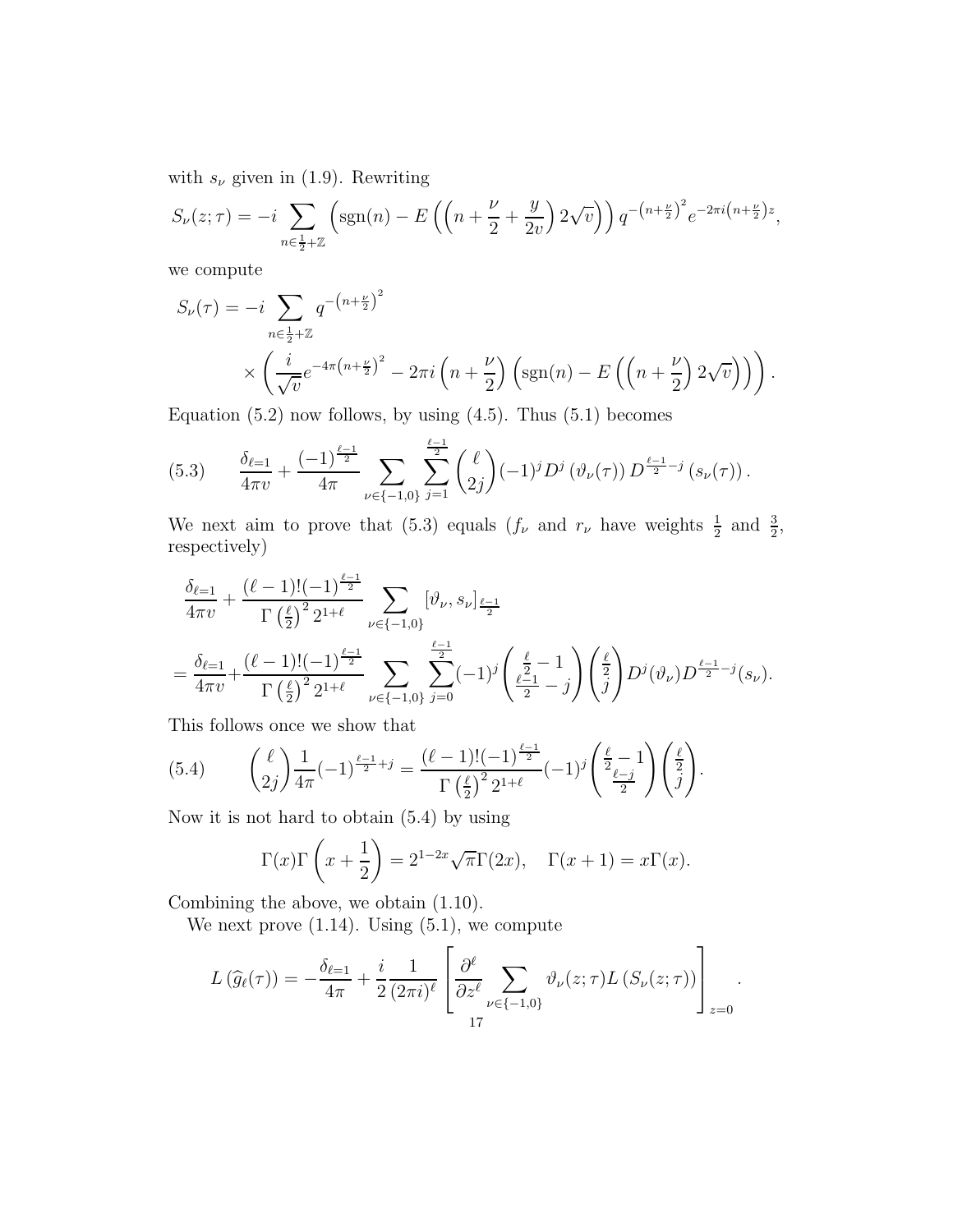Now

$$
L(S_{\nu}(z;\tau)) = 2iv^{\frac{3}{2}}e^{-\frac{\pi y^2}{v}} \sum_{n \in \frac{\nu+1}{2}+\mathbb{Z}} \left(n - \frac{y}{2v}\right)e^{-2\pi i n^2 \overline{\tau} - 2\pi i n \overline{z}}.
$$

Writing  $e^{-\frac{\pi y^2}{v}} = e^{\frac{\pi}{4v}(z^2 - 2z\overline{z} + \overline{z}^2)}$  and using that the  $\vartheta_{\ell,\nu}$  are even as a function of z, gives (1.11), with  $k = \ell + 1$ .

We are left to show that the  $\vartheta_{\ell,\nu}(\tau)$  are almost holomorphic modular forms. Using Proposition 2.1 gives, by a straightforward but lengthy calculation, for  $\left(\begin{smallmatrix} a & b \\ c & d \end{smallmatrix}\right) \in \Gamma_1(4),$ 

$$
\vartheta_{\nu}^{*}\left(\frac{z}{c\tau+d};\frac{a\tau+b}{c\tau+d}\right)=\chi\begin{pmatrix}a&b\\c&d\end{pmatrix}(c\tau+d)^{\frac{1}{2}}\vartheta_{\nu}^{*}(z;\tau)
$$

with

$$
\vartheta^*_{\nu}(z;\tau):=\vartheta_{\nu}(z;r)e^{\frac{\pi z^2}{4v}},\quad \chi\begin{pmatrix}a&b\\c&d\end{pmatrix}:=\psi^3\begin{pmatrix}a&2b\\ \frac{c}{2}&d\end{pmatrix}i^{\frac{c}{4}}.
$$

We are left to show that  $\vartheta^*_{\nu}$  is almost holomorphic. We have, using the product rule,

$$
\left[\frac{\partial^{\ell-1}}{\partial z^{\ell-1}}\vartheta^*_{\nu}(z;\tau)\right]_{z=0} = \sum_{j=0}^{\ell-1} {\ell-1 \choose j} \left[\frac{\partial^{\ell-1-j}}{\partial z^{\ell-1-j}}\vartheta_{\nu}(z;\tau)\right]_{z=0} \left[\frac{\partial^j}{\partial z^j}e^{\frac{\pi z^2}{4v}}\right]_{z=0}
$$

$$
= \sum_{j=0}^{\frac{\ell-1}{2}} {\ell-1 \choose 2j} \left[\frac{\partial^{\ell-1-2j}}{\partial z^{\ell-1-2j}}\vartheta_{\nu}(z;\tau)\right]_{z=0} \frac{\left(\frac{\pi}{4v}\right)^j}{j!}.
$$

This yields the claim since  $\vartheta_{\nu}$  is holomorphic.

Corollary 1.4 directly follows by plugging in and using (1.10).

#### **REFERENCES**

- [1] G. Andrews, Partitions, Durfee symbols, and the Atkin-Garvan moments of ranks, Invent. Math. 169 (2007), 37-73.
- [2] A. Atkin and F. Garvan, Relations between the ranks and the cranks of partitions, Ramanujan J. 7 (2003), 343-366.
- [3] A. Atkin and H. Swinnerton-Dyer, Some properties of partitions, Proc. London Math. Soc. 4 (1954), 84-106.
- [4] K. Bringmann, On the explicit construction of higher deformations of partition statistics, Duke Math. J. 144 (2008), 195-233.
- [5] K. Bringmann, F. Garvan, and K. Mahlburg, Partition statistics and quasiharmonic Maass forms, International Mathematics Research Notices (2009), 63-97.
- [6] J. Bruinier and J. Funke, On two geometric theta lifts, Duke Math. J. 125 (2004), 45-90.
- [7] F. Dyson, Some guesses in the theory of partitions, Eureka (Cambridge) 8 (1944), 10-15.